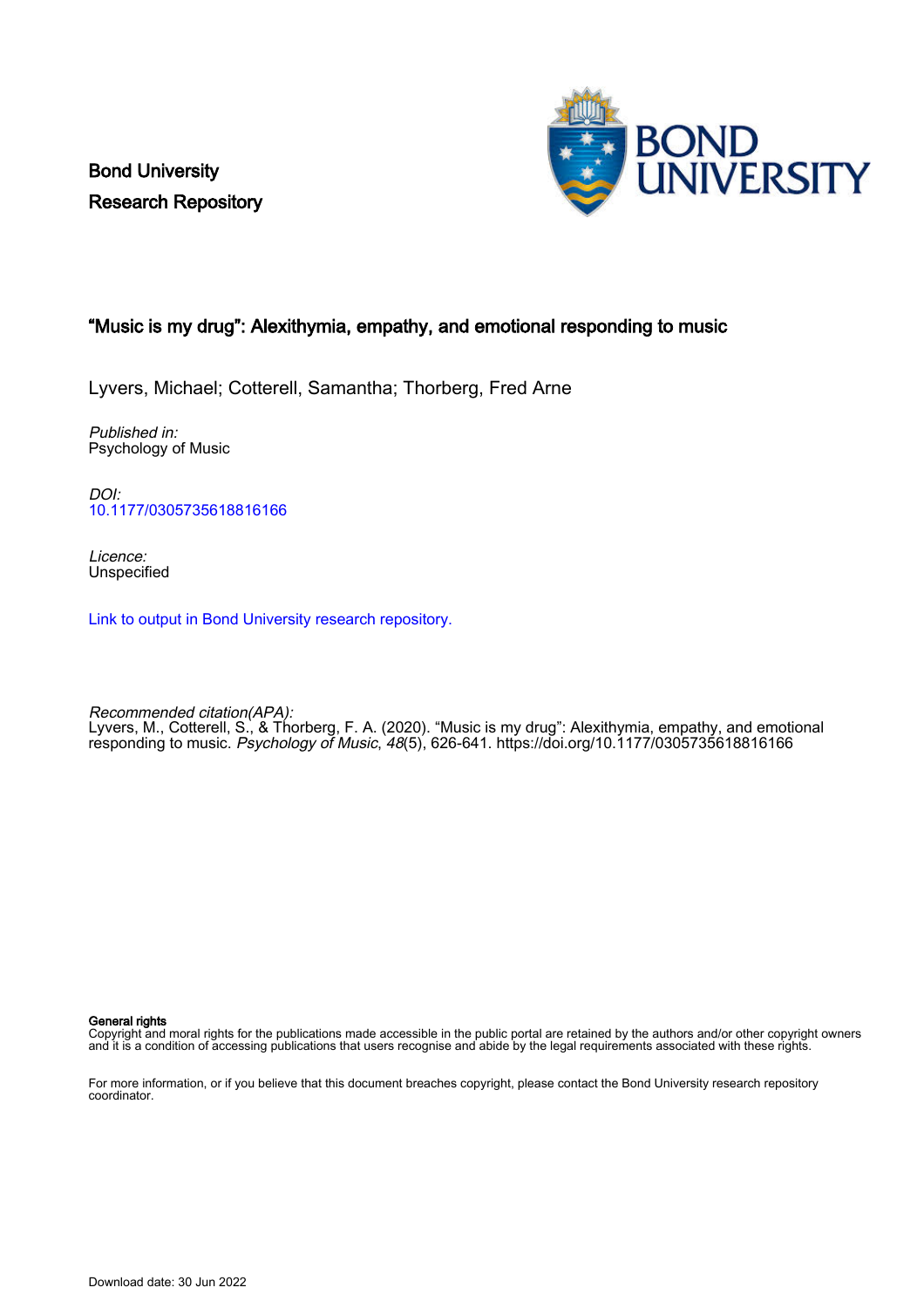"Music is my Drug": Alexithymia, Empathy, and Emotional Responding to Music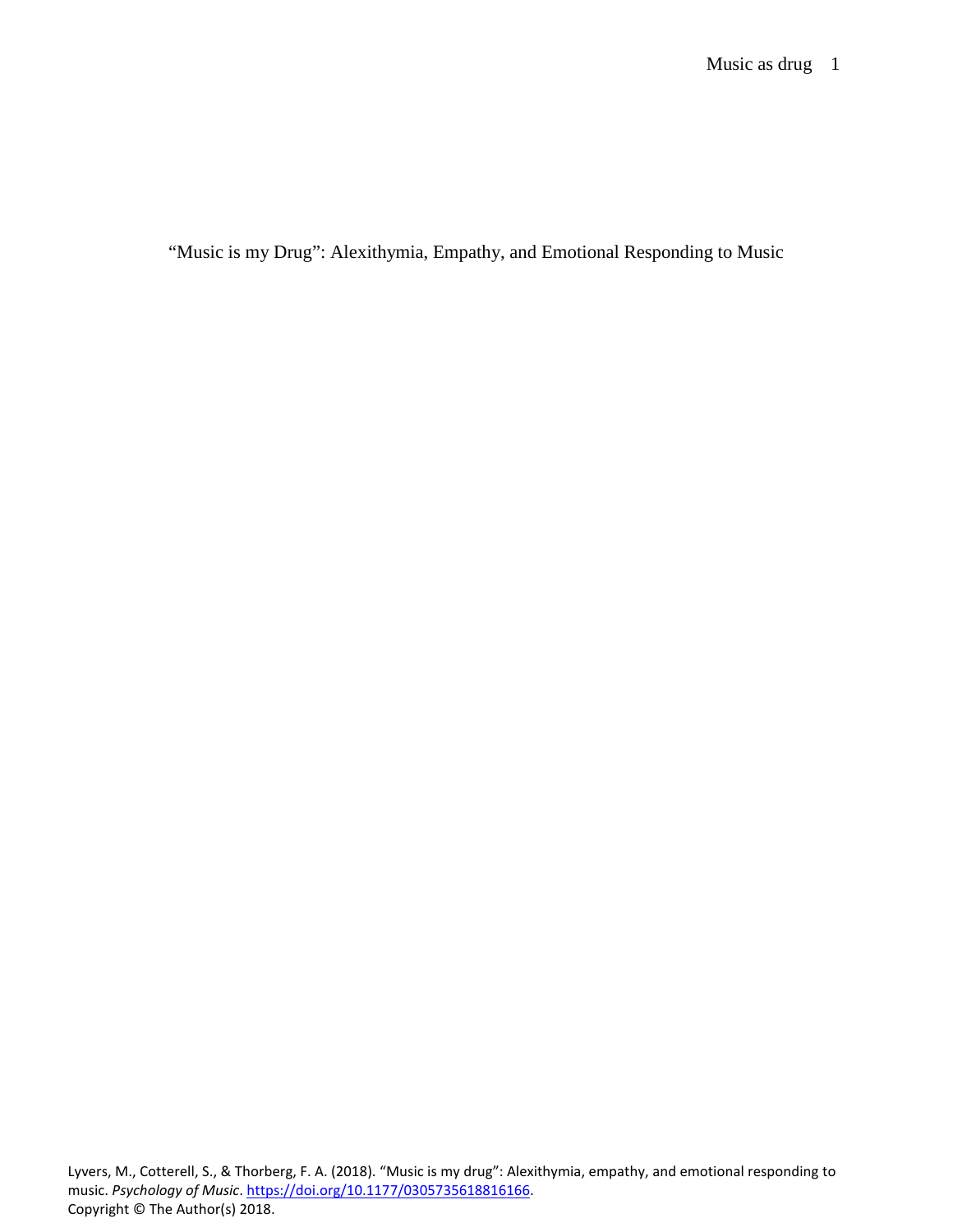Music as drug 2

#### Abstract

Like alcohol or other drugs, music is often enjoyed by humans for its mood-altering effects. However, there is substantial individual variation in emotional responding to music (ERM). The present study investigated potential roles of trait variables in ERM. Recruitment and testing of 205 adult regular music listeners was accomplished online. They were asked to complete the Geneva Emotional Music Scale (GEMS) retrospectively by rating the felt intensity of 45 musicrelated emotions based on what they typically experienced when listening to their favorite music. They also completed instruments assessing traits of alexithymia, affect intensity and empathy as well as the Big Five factors. Alexithymia, affect intensity and empathy, but not the Big Five, were moderately positively correlated with ERM as measured by GEMS. In a hierarchical regression, alexithymia and empathy were significant positive predictors of ERM after controlling for the other variables; extraversion was also significant in the final model. The role of empathy as a predictor of ERM was consistent with the emotional contagion interpretation of ERM. The unexpected positive relationship of alexithymia with ERM suggests that alexithymic listeners may rely on music to help them experience emotions more fully. Limitations and potential implications of the findings are discussed.

Keywords: personality; individual differences; emotion; alcohol; self-regulation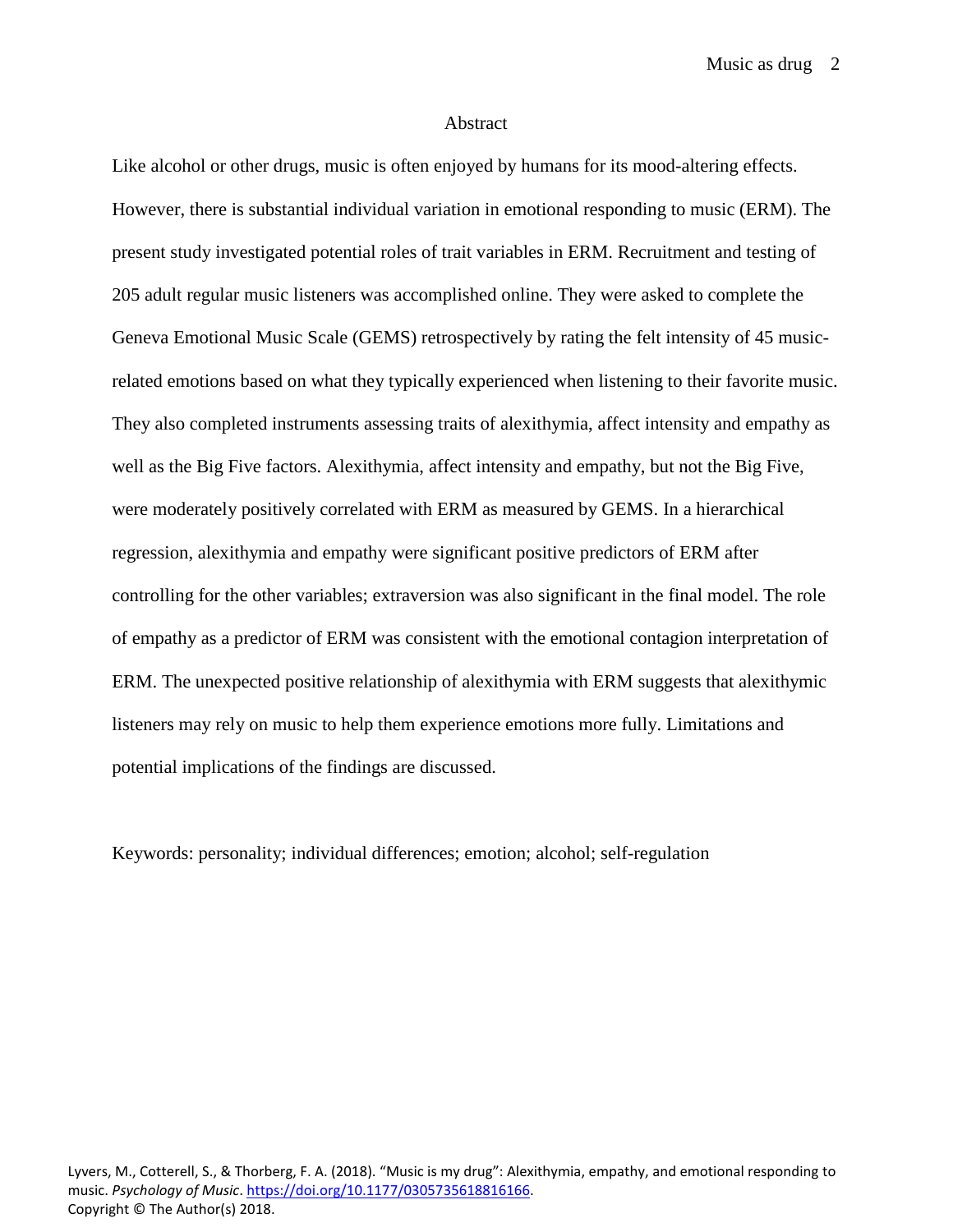Listening to music is a common means of manipulating emotional feelings (Allen, Hill, & Heaton 2009; Juslin, Harmat & Eerola, 2014; Juslin & Laukka, 2004; Sloboda & O'Neill, 2001). The physiological reactions that occur in response to music engagement have been likened to the reward system activation induced by psychoactive drugs (Blood & Zatorre, 2001; Chanda & Levitin, 2013; Mallik, Chanda & Levitin, 2017), and like alcohol or other drugs, music can alleviate psychological discomfort (Dingle & Fay, 2016; Pearce & Halpern, 2015). Although physiological responses to rhythm have been identified as a universal human experience (Zentner, Grandjean, & Scherer, 2008), emotional responses to music do not occur in such a uniform way across individuals. Self-report as well as physiological indices of musicinduced emotions indicate that individuals differ in the frequency and intensity of emotions experienced during music listening (Baltes & Miu, 2014; Juslin & Laukka, 2004; Lundqvist, Carlsson, Hilmersson & Juslin, 2009; Zentner & Eerola, 2009).

Scherer and Zentner (2001) proposed four key mechanisms accounting for individual differences in emotional responding to music (ERM): the structure of the music, the performer's interpretation, contextual factors (such as location and modes of listening), and characteristics of the listener. Although influences of musical structure, performance and context have received increasing research attention, there has been less focus on personality traits as sources of variation in ERM (Liljeström, Juslin & Västfjäll, 2013). The present study used theory to infer potential roles of specific trait dimensions as influences on ERM, in addition to assessing broader factors including the so-called Big Five (McCrae & Costa, 1987).

One theoretical approach to interpreting ERM invokes emotional contagion, whereby listeners first perceive and then internally mimic and experience the emotions they understand the music to represent (Juslin et al., 2014; Lundqvist et al., 2009; Scherer & Zentner, 2001). A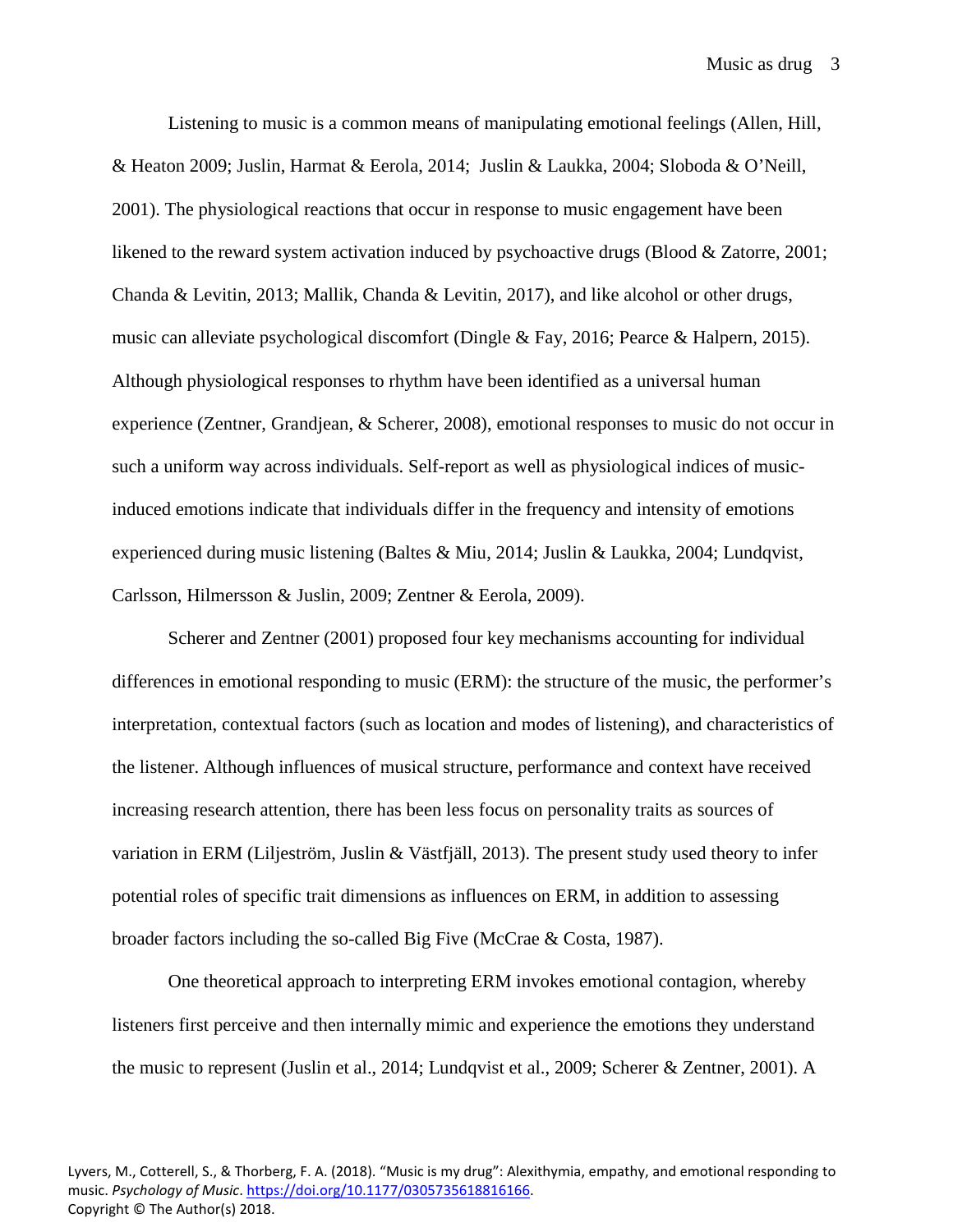Music as drug 4

distinction can be made between perceiving emotional representations in music (e.g., music as a representation of romantic love, such as the *Liebestod* of Wagner's opera Tristan and Isolde), and reacting with an emotional response (e.g., re-experiencing feelings for a past lover). The experiences of musical emotions have been examined via multiple modes of measurement, most commonly self-report indices (Juslin & Laukka, 2004; Lundqvist et al., 2009; Zentner et al., 2008), but also measures of 'chills' (Baltes & Miu, 2014; Nusbaum & Silvia, 2010; Rickard, 2004) as well as emotion-related changes in heart rate, blood pressure, skin conductance and body temperature (Eerola & Vouskoski, 2011ab; Juslin et al., 2014; Juslin & Vastfjall, 2008; Zentner et al., 2008). For example, Lundqvist and colleagues (2009) reported emotion-consistent changes on a range of physiological measures of ERM, including changes in facial expression, heart rate, skin conductance and finger temperature.

In the current study ERM was defined as any emotion reported by an individual as occurring when they listen to their preferred music and that they perceive as induced or facilitated by their listening experience. Previous assessments of ERM have been based on basic emotions such as happiness, sadness, anger and fear, or a dimensional model which defined emotions by valence and arousal. Both approaches have been criticized for their failure to account for more complex music-induced emotions, with subsequent studies modifying selfreport scales to match specific musical genres and encompass complex emotions such as nostalgia and transcendence (Eerola & Vuoskoski, 2011ab). Zentner and colleagues (2008) developed a new measurement tool assessing ERM, the Geneva Emotional Music Scale (GEMS). The GEMS is completed by rating felt intensity of 45 emotions induced by music, and was used in the present study to retrospectively measure participants' ERM as typically felt when listening to their favorite music.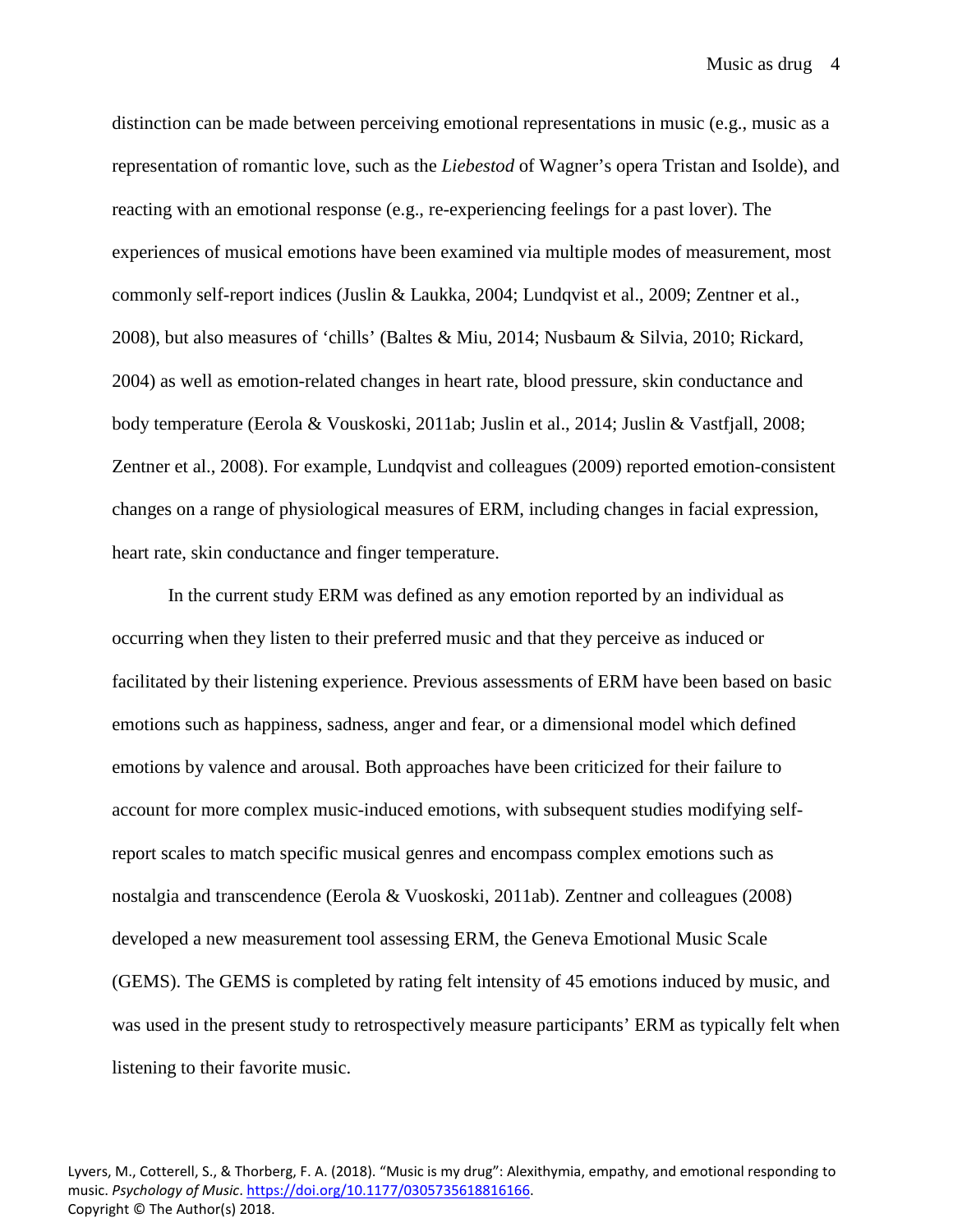Unsurprisingly, the age of the listener has been found to influence music engagement, choice of genre and purpose for listening (Papinczak et al., 2015; Pearce & Halpern, 2015; Saarikallio & Erkkila, 2007). Adolescents often use music for mood enhancement, with music listening a preferred leisure activity (Dingle & Fay, 2016). Younger adults tend to report stronger ERM compared to older adults (Gabrielsson & Wik, 2003). For example, younger adults reported more intense positive emotions than older adults to uplifting film music, and more intense negative emotions to film music depicting tragedy or loss (Pearce & Halpern, 2015). Adolescents and young adults are also more likely to use music to change their emotions, perhaps reflecting the emotional dysregulation of that stage of life (Dingle & Fay, 2016; Papinczak et. al, 2015; Pearce & Halpern, 2015; Saarikallio & Erkkila, 2007). For these reasons, participant age was a necessary covariate in the present study, as was gender, which has been reported to show differences on some of the personality traits assessed.

Several personality variables were examined in the present study for their potential contribution to variance in ERM. The Big Five factors of extraversion, agreeableness, conscientiousness, emotional stability and openness were examined, primarily as covariates to help isolate the predicted roles of more specific traits that were hypothesized to have stronger influences on ERM. Of the Big Five, openness and extraversion have been found to predict enjoyment of a wide variety of music genres, as well as the tendency to listen to music for mood enhancement and relaxation (Liljeström et al., 2013; Nusbaum & Silvia, 2010; Rickard, 2004; Silvia & Nusbaum,  $2011$ ). Other research indicated that neuroticism (low stability) was associated with use of music for mood regulation (Chamorro-Premuzic & Furnham, 2007). However, none of those studies investigated the relationship between the Big Five and more sophisticated indices of ERM such as the GEMS, hence the current study included a brief but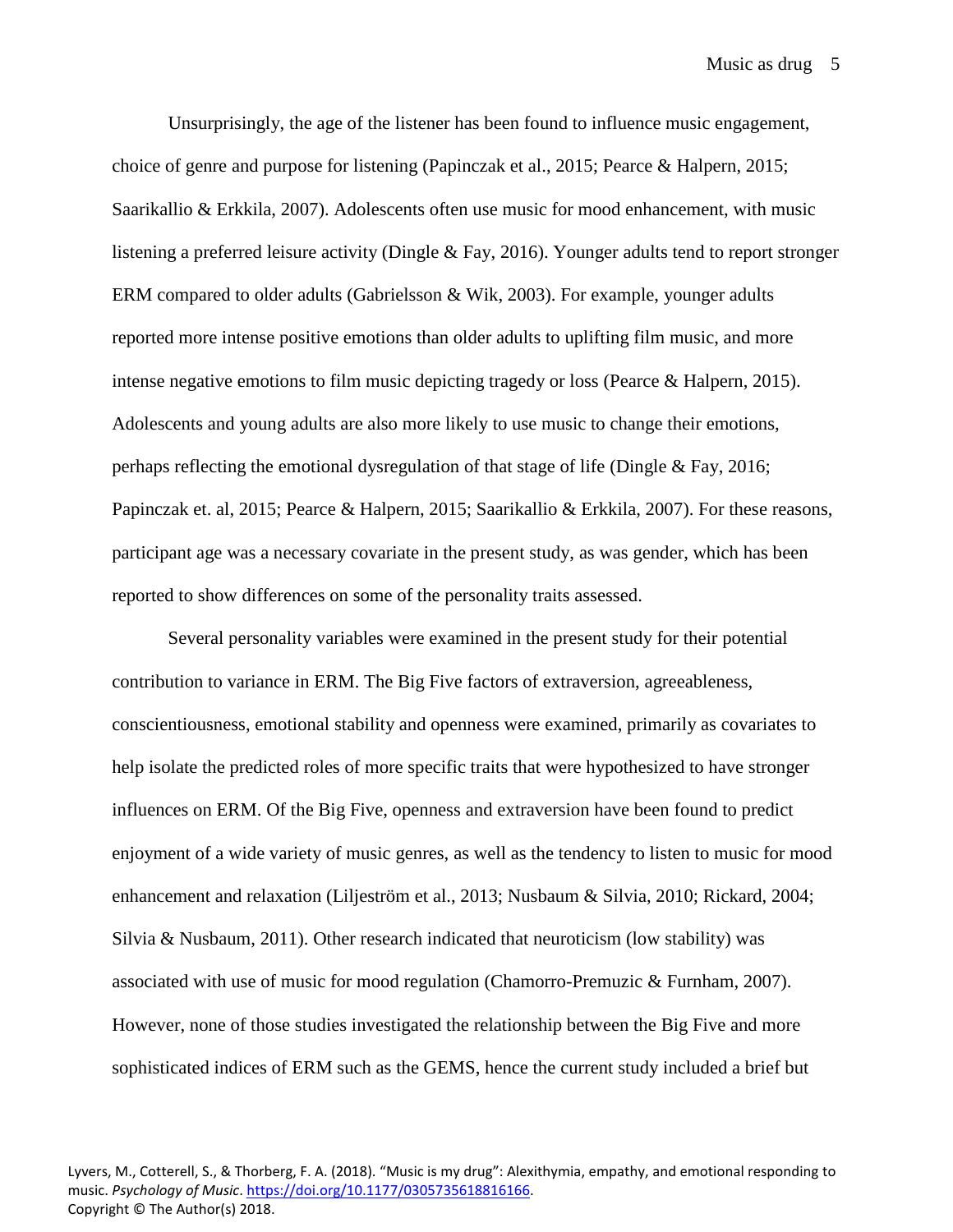statistically valid index of the Big Five to assess their potential influences.

A likely influence on ERM is the subjective intensity of felt emotions in general. The Affect Intensity Measure (AIM; Larsen, 1984; Larsen, Diener & Emmons, 1986) was designed to capture individual differences in typical intensity of felt emotions, and was thus included in the present study. Although the AIM has not to our knowledge been used in previous research on ERM, a reasonable prediction was that stronger felt emotional responses in general should be associated with stronger ERM; hence the AIM was expected to show a significant positive relationship with the GEMS.

Another trait dimension that is in part defined by subjective appraisal of felt emotion (or lack thereof) is alexithymia, a personality construct characterized by difficulties in identifying and describing emotions as well as externally oriented thinking (Taylor & Bagby, 2000). Alexithymia has been linked to a range of psychopathologies including depression, anxiety, eating disorders, post-traumatic stress, substance use disorders (SUD) and autism spectrum disorder (ASD; Taylor, Bagby & Parker,1997; Taylor & Bagby, 2004; Thorberg, Young, Sullivan & Lyvers, 2009; Trevisan, Bowering & Birmingham, 2016). In nonclinical samples alexithymia is associated with heavier use of a variety of drugs including alcohol, cannabis, and caffeine (Lyvers, Duric & Thorberg, 2014; Lyvers, Jamieson & Thorberg, 2013). Use of alcohol to cope with negative moods, but also in the expectation that the drug will release or enhance emotions via disinhibition, may explain the association of risky drinking with alexithymia (Lyvers, Coundouris, Edwards & Thorberg, 2018; Thorberg et al., 2016). Use of music to relax, escape everyday reality, experience positive emotions and alleviate negative states (Ferrer, 2007) may seem superficially similar to drug use in terms of commonly expressed motives (Boys, Marsden & Strang, 2001). Alexithymic individuals may thus learn to use music for mood change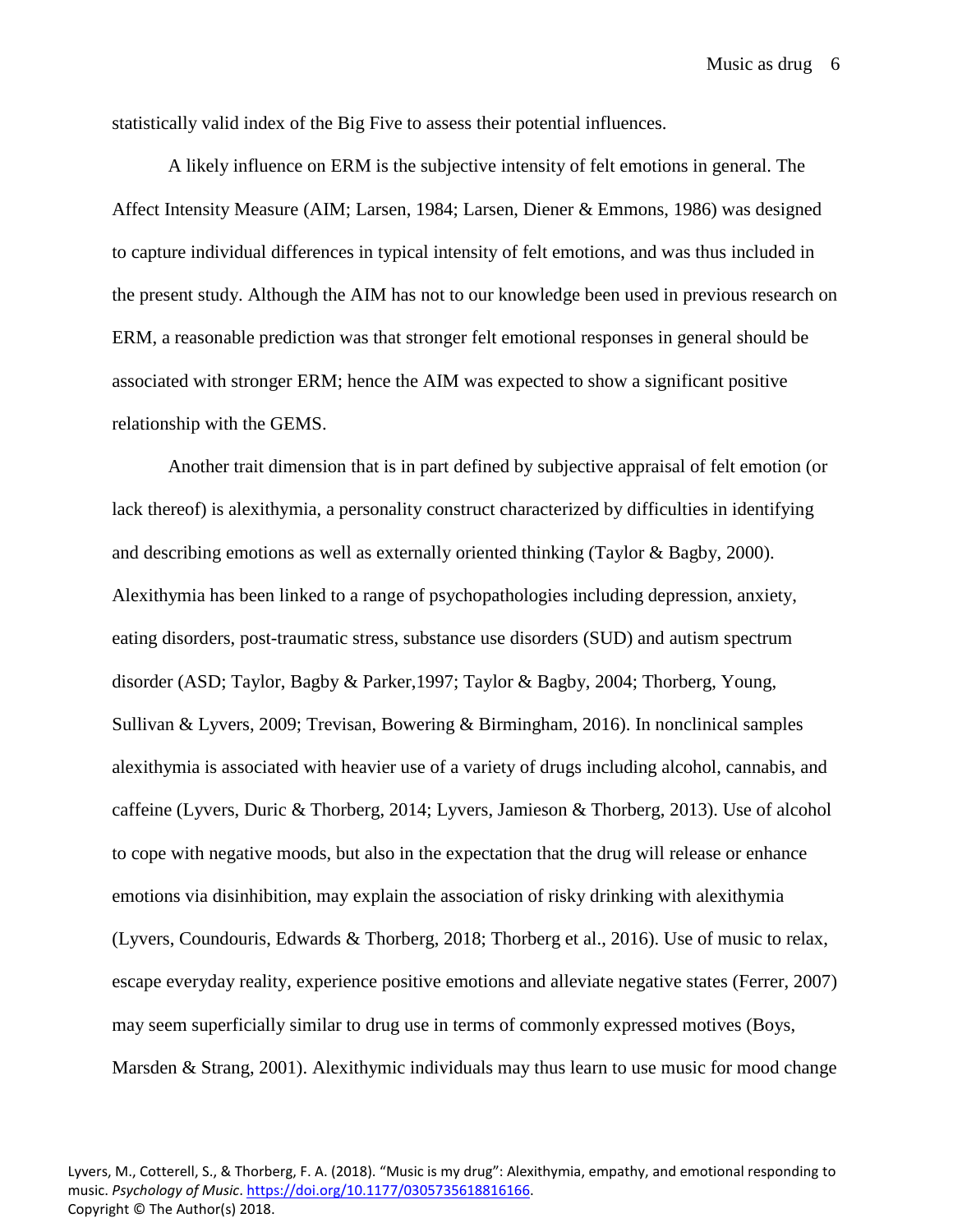purposes, just as those with alcohol dependence who are alexithymic report stronger alcohol expectancies of affective change than alcohol-dependent individuals without alexithymia (Thorberg et al., 2016). On the other hand, alexithymia has been linked to deficits on a range of tasks requiring emotional awareness, such as emotional empathy and facial emotion recognition (Lyvers, Kohlsdorf, Edwards & Thorberg, 2017; Lyvers, McCann, Coundouris, Edwards & Thorberg, 2018). Based on such considerations, alexithymic individuals should be restricted in their ability to experience and/or self-report emotions induced by music. However, findings to date have been unclear.

A few studies have examined the relationship of alexithymia to ERM in clinical samples. Allen and colleagues (2012) reported that in ASD, impaired ability to self-report ERM reflected high levels of alexithymia; by contrast, physiological indices of music-induced emotional arousal did not vary with alexithymia in their sample. Allen, Walsh and Zangwill (2013) concluded that ERM occurs in ASD but alexithymia causes difficulties with verbal labelling of such feelings, a conclusion consistent with electrophysiological findings (Goerlich, Witteman, Aleman, & Martens, 2011). Other work has indicated that music perception is spared or even enhanced in ASD (Heaton, 2009), and that characteristic deficits in detecting emotions from social cues and vocalizations (Heaton et al., 2012) may not extend to detecting emotions in music (Heaton et al., 2008; Heaton, Hermelin & Pring, 1999). A study of motivation to engage with music in ASD found that, similar to neurotypically developing individuals, 75% of those with ASD indicated that their primary use of music was for its effects on mood (Allen, Hill et al., 2009). Note however that ERM has previously been examined in relation to alexithymia in disorders such as ASD or depression, which may not generalize to alexithymia in the normal population (Allen, Davis & Hill, 2012; Punkanen, Eerola & Erkkilä, 2011).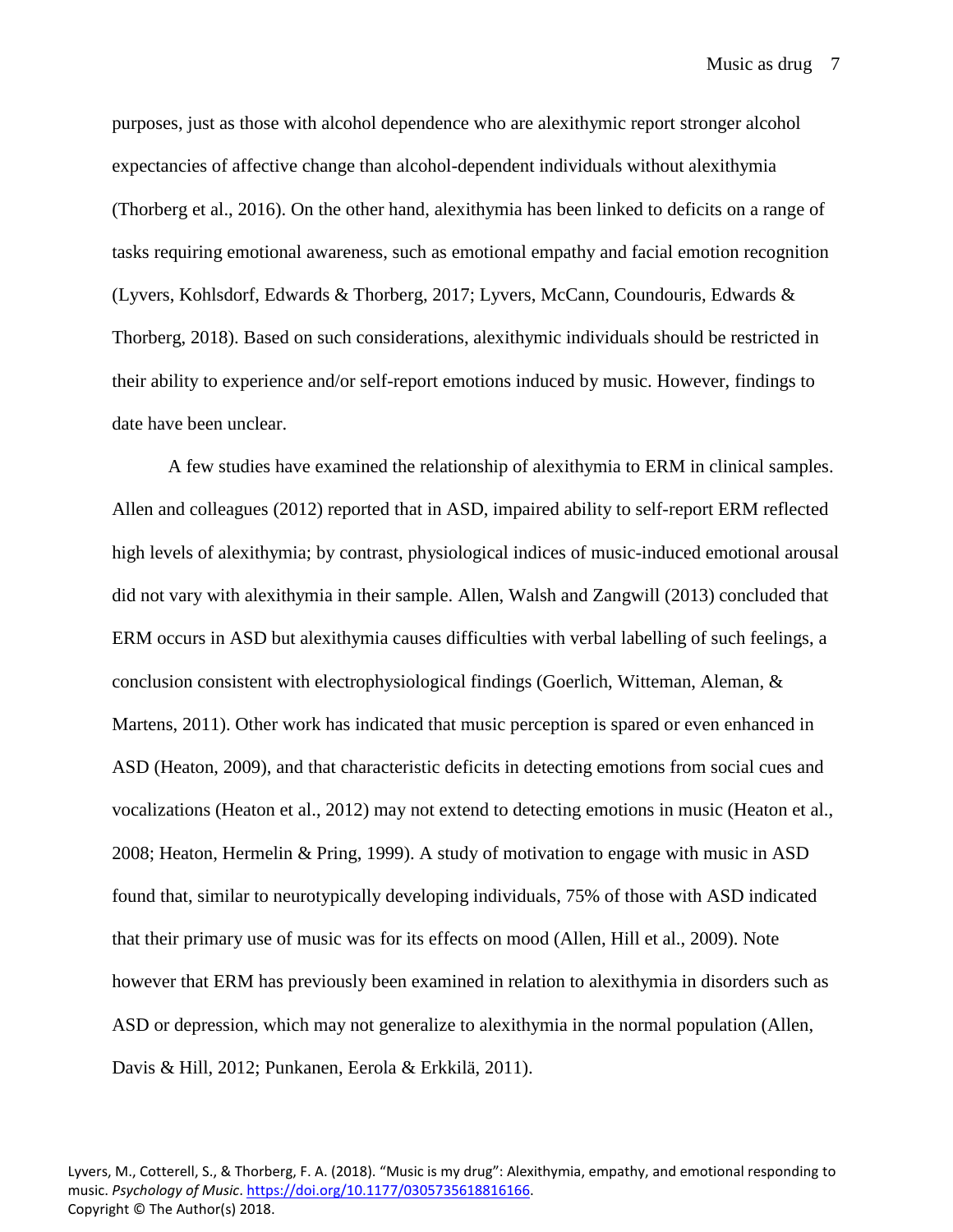Another limitation of past research on ERM concerns a lack of consistency of musical stimuli, which have varied in genre as well as listening mode. A crucial factor in ERM is individual music preference (Juslin et al., 2008; Sloboda, O'Neil & Ivaldi, 2001). A typical music enthusiast is presumably more likely to emotionally respond to music if they have freely chosen the music themselves, rather than being presented with music from a less liked or unfamiliar genre. Hence, in previous studies the use of musical stimuli (most commonly classical or film music) without consideration of participants' music preferences may not generalize to ERM during freely chosen music listening. Even those with alexithymia may not be restricted in ERM to music they choose to listen to. Thus in the present study participants rated ERM for music they typically select for listening, rather than music selected by others.

As evidenced by the high comorbidity between alexithymia and substance misuse (Lyvers, Hinton et al., 2014; Thorberg et al., 2009), those with alexithymia appear to rely on external means to regulate mood due to their poor emotional self-regulation and coping skills (Stasiewicz et al., 2012). For example, alcohol may be used by alexithymic individuals to help them experience emotions through disinhibition, as well as alleviate negative states (Thorberg et al., 2016). Considering that one of the primary uses of music is for its effects on mood, there may be parallel motives for the use of drugs and the use of music in the context of alexithymia. Music and drugs often appear to go together, from Berlioz's use of opium to the use of MDMA at modern-day music festivals. Nevertheless, given the novelty of the current study  $-$  i.e., using the GEMS as an index of felt ERM in relation to alexithymia in a nonclinical sample - we tentatively predicted that alexithymia would be associated with weaker ERM given the general emotional deficits that define this personality trait.

Another trait defined by emotional awareness is empathy, which seems to have a clearer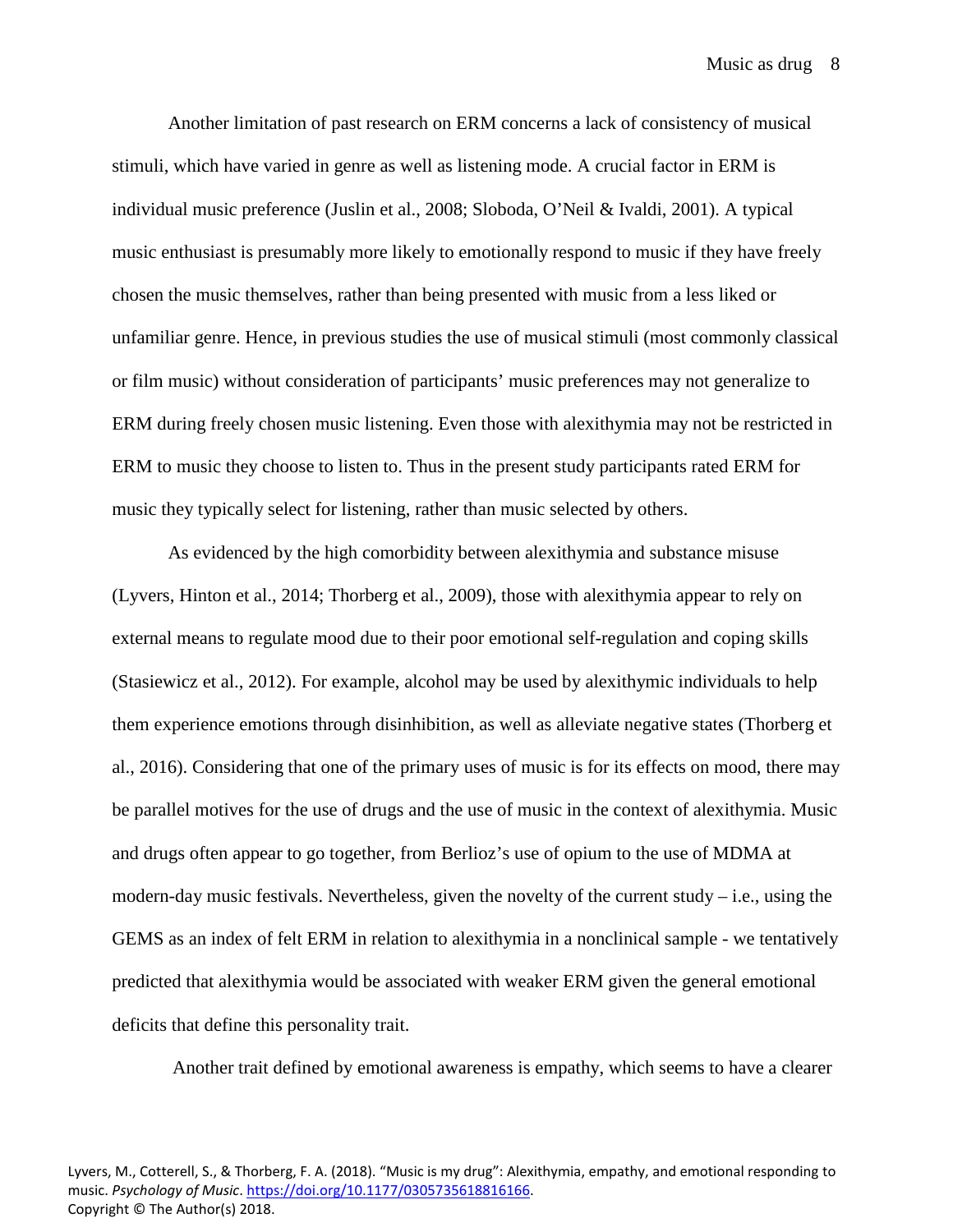relationship to ERM. Those with greater ability to understand and respond to the perceived emotions of others should be more susceptible to emotional contagion (Baltes & Miu, 2014; Miu & Baltes, 2012; Scherer & Zentner, 2001) and therefore report stronger ERM (Vuoskoski, Thompson, Mcliwain & Eerola, 2012). Emotional contagion often occurs through observation of others and may involve activation of mirror neurons (Koelsch et al., 2006; Rizzolatti & Craighero, 2004). Emotionally arousing stimuli such as emotional facial expressions or tone of voice can induce emotional contagion, which has been invoked as a key (though not exclusive) mechanism of ERM (Juslin, 2000, 2001; Juslin et al., 2014; Juslin & Vastfjall, 2008). Juslin and colleagues have proposed that music acts as a super-expressive emotional voice that is unconsciously internalized during music listening, thereby inducing ERM. The role of trait empathy in music-induced emotional contagion is supported by evidence that empathy significantly increased ERM - as measured by both self-report and physiological indices – in 56 adults listening to a live opera performance (Baltes, Avram, Miclea & Miu, 2011). Similar findings in a larger follow up study further supported empathy as a key trait promoting ERM as measured by the GEMS (Baltes & Miu, 2014); however, whether this relationship extends to purely auditory experiences of music, where the visual, dramatic and contextual features of a live opera performance are absent, is unclear. According to Juslin (2001) musical sounds can represent emotions through qualities of tone alone, thus more empathetic individuals should be expected to be more emotionally responsive to music even when not presented in a live opera context. Private listening experiences such as playing music on a CD or car radio are of course very common. Based on this reasoning, trait empathy was expected to be a positive predictor of ERM.

The primary aim of the current study was to investigate individual differences in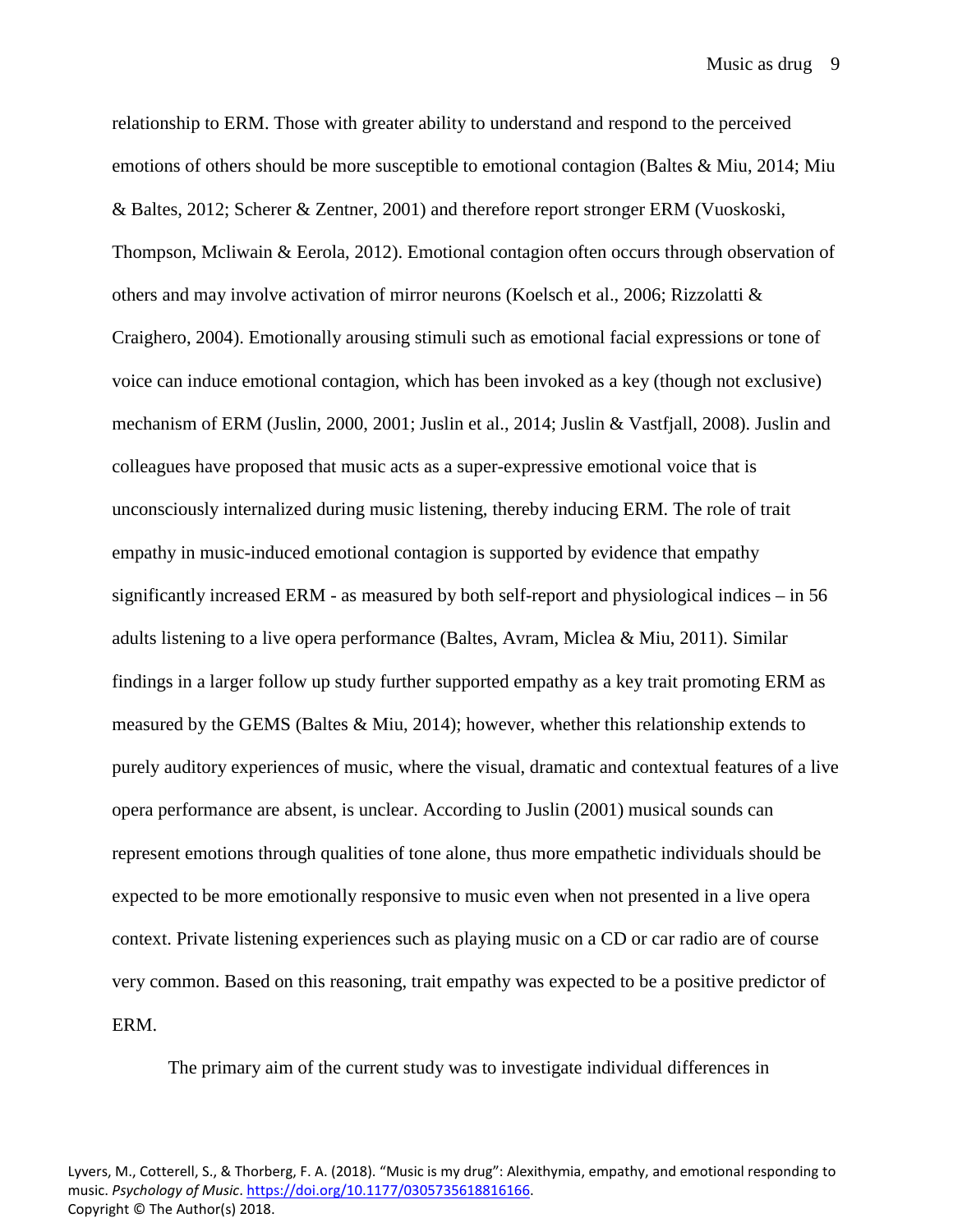relation to ERM, with a particular focus on traits of alexithymia, affect intensity and empathy within the normal population. Demographic factors of age and gender, and the broad personality factors of the Big Five, were also examined as covariates. To account for diverse music preferences and sociocultural milieu, participants were asked to respond to the GEMS according to how the music they prefer to listen to typically makes them feel. As the GEMS uses Likerttype rating scales, responses were expected to reflect intensity of ERM across a wide range of complex music-related emotions.

## **Method**

# **Participants**

Recruitment was accomplished via the online survey site Qualtrics. Participants were required to be regular music listeners aged between 18 and 45 years. Those who indicated high levels of weekly alcohol consumption (i.e., 20 or more standard drinks per week), and those who were regular drug users (i.e., used illicit drugs at least once a month), were not eligible for participation due to the potential effects of intoxication on ERM. Of 233 volunteers who met inclusion criteria, 23 cases were removed for failing to complete the online questionnaires and 5 cases were removed as multivariate outliers (Mahalanobis distance *p* < .001). The final sample thus consisted of 205 male and female participants. Demographic information for the current sample is presented in Table 1.

# **Materials**

The following instruments were administered online.

**Screening/Demographics**. Screening questions were used to identify individuals who were uncommitted to providing honest responses; those who consumed more than 20 drinks per week; those who consumed illicit drugs once per month or more; and those with a limited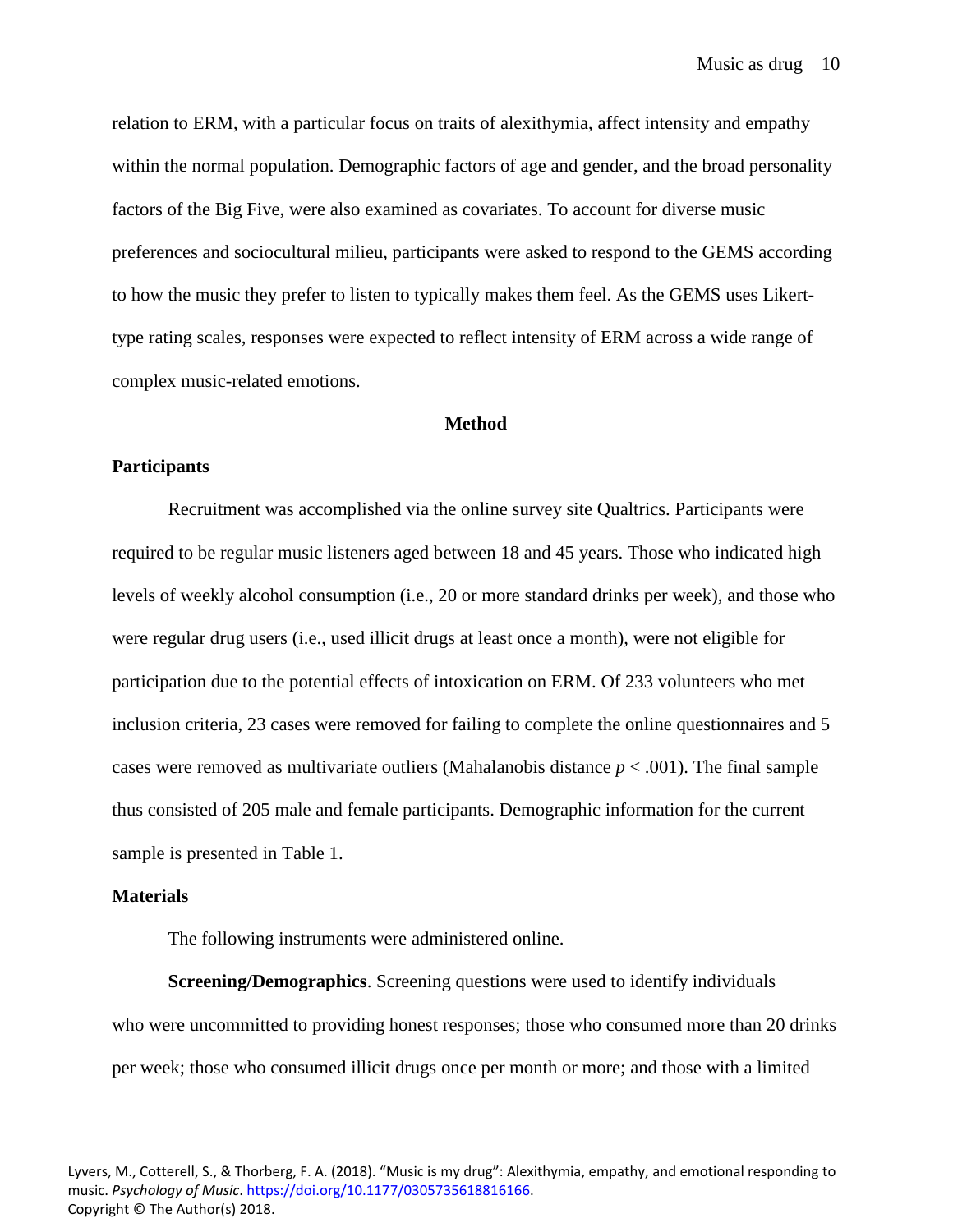interest in music. The questionnaire also gathered information regarding age, gender, nationality, occupation, education, preferred musical genre and listening habits. Responses included filling in blanks or selecting the appropriate answer from a list of options. There were also two questions asking participants how often the music they typically listen to evokes emotions felt within themselves, and the intensity of the felt emotions that typically occur, on a scale of 1 (*very weak*) to 10 (*very strong*). However, the primary instrument in this regard was the GEMS.

**Geneva Emotional Music Scale (GEMS).** To retrospectively assess participants' ERM when listening to their favorite music, they were administered the GEMS, a questionnaire based on the domain-specific model developed by Zentner and colleagues (2008). Using a five-point Likert scale ranging from 1 (*Not at all*) to 5 (*very much*), respondents were asked to rate each of 45 emotion labels (e.g., *moved, energetic, joyful, nostalgic*) that were found to reliably describe emotions experienced during music listening. Factor analysis conducted by the GEMS authors supported nine emotion subscales that could be further organized into three factors: (1) Sublimity, consisting of wonder, transcendence, nostalgia and peacefulness ( $\alpha$  = .92 in the present sample), (2) Vitality, consisting of power and joyful activation ( $\alpha = .87$  in the present sample), and (3) Unease, consisting of sadness and tension ( $\alpha$  = .88 in the present sample). This factor structure was further supported by subsequent work (Baltes & Miu , 2014; Trost, Ethofer, Zentner & Vuilleumier, 2012). A global GEMS score can be used as an indicator of general ERM, calculated as a mean score of the 45 items, which showed high reliability ( $\alpha$  = .95) in the current study. The two questions in the demographics/screening questionnaire that asked for ratings of frequency and intensity of ERM showed the expected highly significant positive correlations with total GEMS score  $(p < .0001)$ . Although the GEMS is relatively new, it has been cited in over 540 research papers since its release (Coutinho & Scherer, 2016).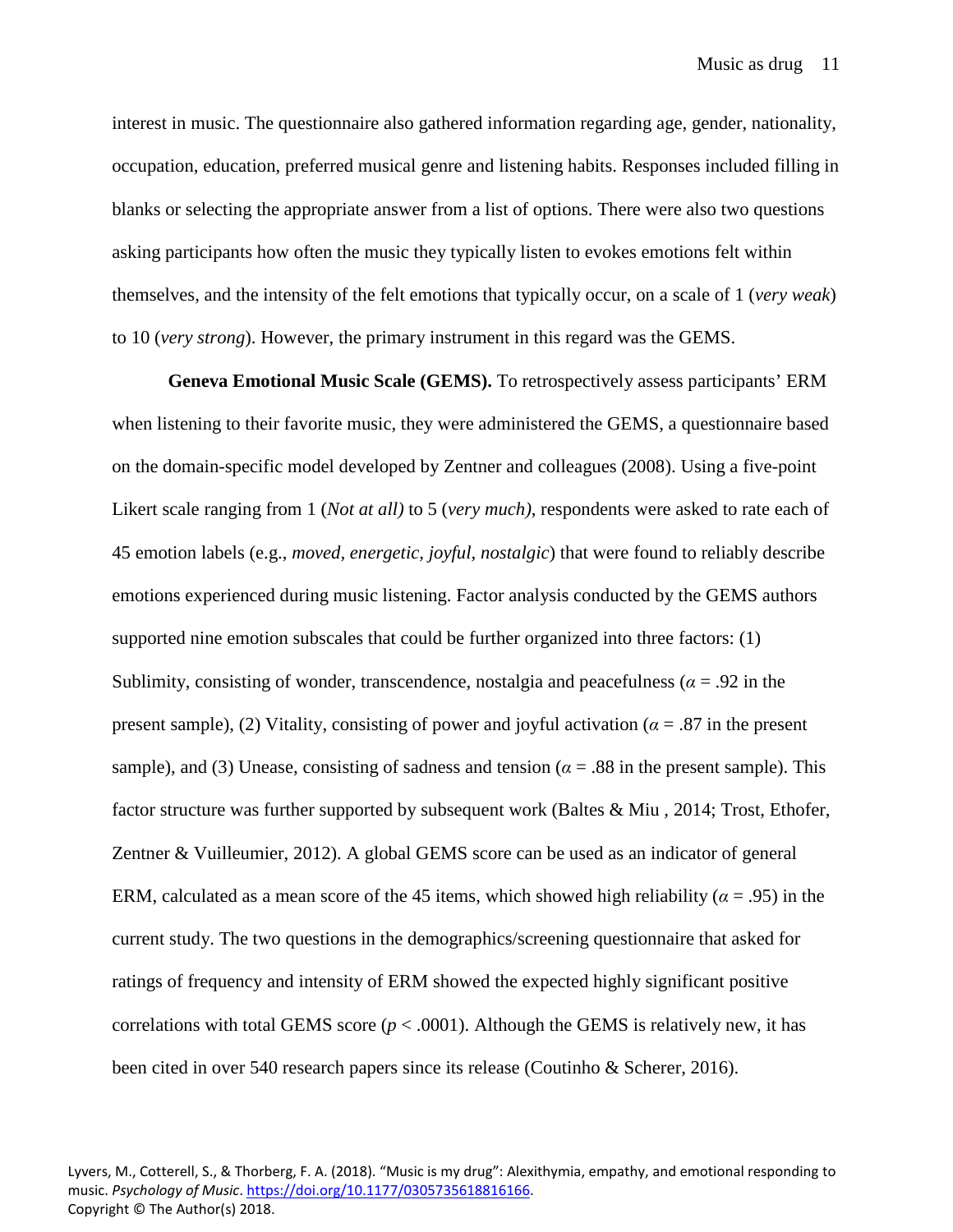**Interpersonal Reactivity Index (IRI).** The IRI is a widely used index of trait empathy (Davis, 1980, 1983). The scale has 28 items divided into four subscales of seven items each, rated on a five-point Likert scale ranging from 0 (*Does not describe me well*) to 4 (*Describes me very well*): Perspective Taking, e.g., "I believe there are two sides to every question and try to look at them both;" Fantasized Thinking, e.g., "I really get involved with the feelings of the characters in a novel;" Empathic Concern, e.g., "I often have tender, concerned feelings for people less fortunate than me;" and Personal Distress, e.g., "I tend to lose control during emergencies." The present study used the total IRI as a global index of empathy, which can range from 0 to 112 with higher scores indicating greater empathy. In the present sample the reliability index for the total IRI was  $\alpha = .82$ .

**Ten Item Personality Inventory (TIPI).** The Big Five personality factors were measured using the TIPI (Gosling, Rentfrow & Swann, 2003). Participants were asked to rate the extent to which pairs of traits applied to them (e.g., Anxious, Easily Upset) on a seven-point Likert scale ranging from 1 (*disagree strongly*) to 7 (*agree strongly*), with each factor calculated as an average of the two corresponding items. Construct validity of the TIPI has been supported by substantial positive correlations with the Big Five Inventory (Gosling et al., 2003). The TIPI is thus a brief but psychometrically sound indicator of the Big Five factors, which were primarily assessed as covariates in the present study.

**Toronto Alexithymia Scale (TAS-20).** The TAS-20 is a 20-item scale (Bagby, Parker, & Taylor, 1994) designed to measure alexithymia across three dimensions: Difficulty Identifying Feelings (DIF; e.g., "I have feelings that I can't quite identify"), Difficulty Describing Feelings (DDF; e.g., "I am able to describe my feelings easily," reverse scored), and Externally Oriented Thinking (EOT; e.g., "I find examination of my feelings useful in solving personal problems,"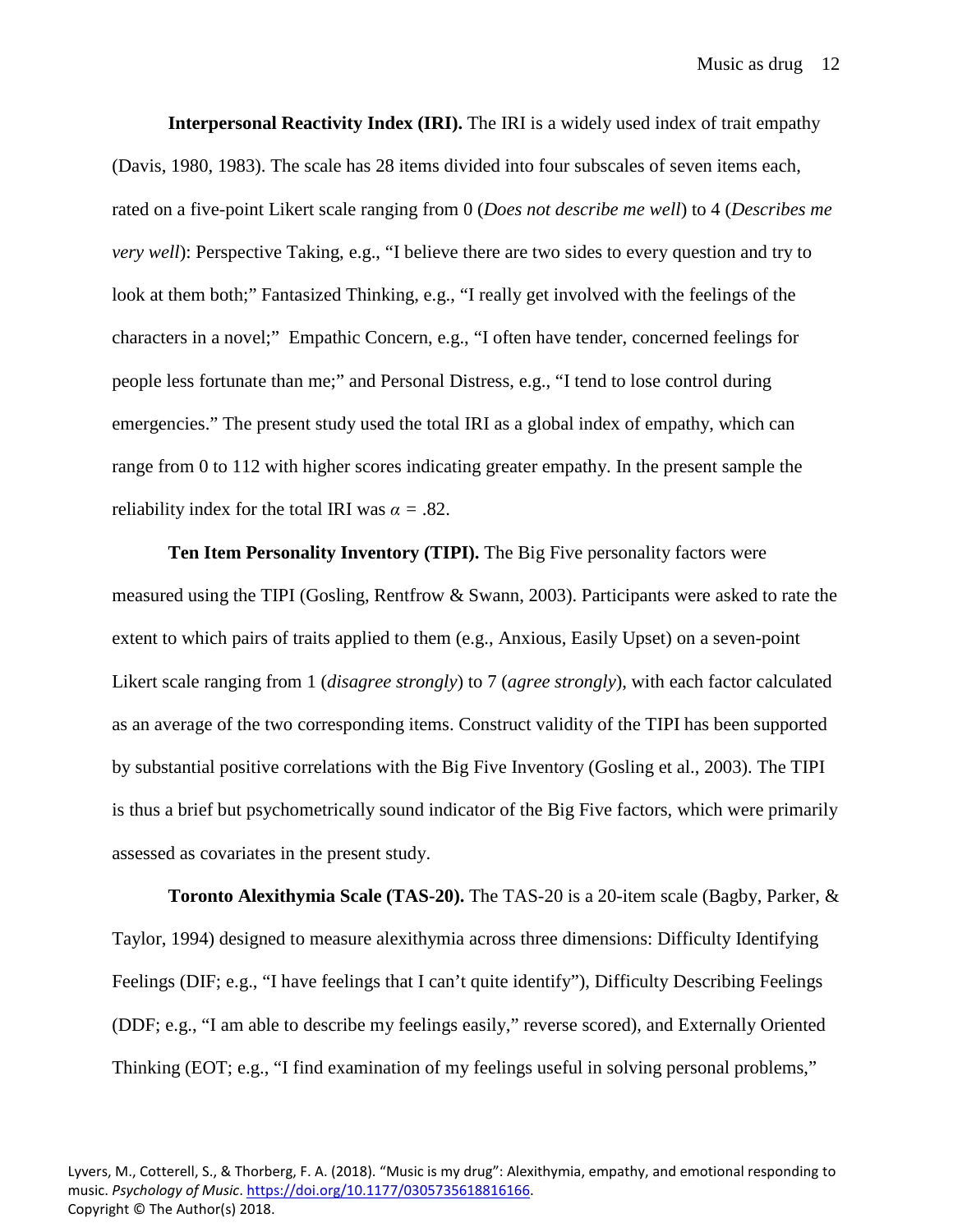reverse scored). Responses are given on a five-point Likert scale ranging from 1 (*strongly disagree*) to 5 (*strongly agree*). Total scores can range from 20 to 100 with higher scores indicating higher alexithymia. Bagby et al. (1994) provided cut-offs to identify individuals with definite or high alexithymia (total score  $\geq 61$ ) versus low or no alexithymia (total score  $\leq 51$ ), with scores in between considered borderline. The TAS-20 was treated as a continuous measure in the present study and had a reliability index of  $\alpha = .88$ .

**Affect Intensity Measure (AIM; short version).** The brief version of Larsen's (1984; Larsen et al., 1986) AIM is a 20-item scale designed to measure individual differences in intensity of emotional response (Geuens & DePelsmacker, 2002). Participants respond to statements such as "I get really happy or really unhappy" on a six-point Likert scale ranging from 1 (*Never)* to 6 (*Almost Always)*. Total scores can range from 20 to 120, with higher scores indicating more intense felt emotions. The original and the brief 20-item AIM were very highly correlated, thus the shortened version is a valid index of affect intensity (Geuens & DePelsmacker, 2002). Cronbach's reliability index in the present study was  $\alpha = .69$ .

# **Procedure**

Prior to data collection, approval was granted by the university human research ethics committee. The questionnaire battery was administered online by Qualtrics, promoted as a study investigating the relationship between personality traits and music appreciation. Participants completed the survey electronically via their own personal device at a time convenient for them. They were first provided with an explanatory statement outlining the purpose of the study, the expected completion time of 25 minutes and contact details of the researchers. Participants were also informed of the anonymity of their responses as well as their right to withdraw from the study at any time. Informed consent was indicated by a checked box response. Screening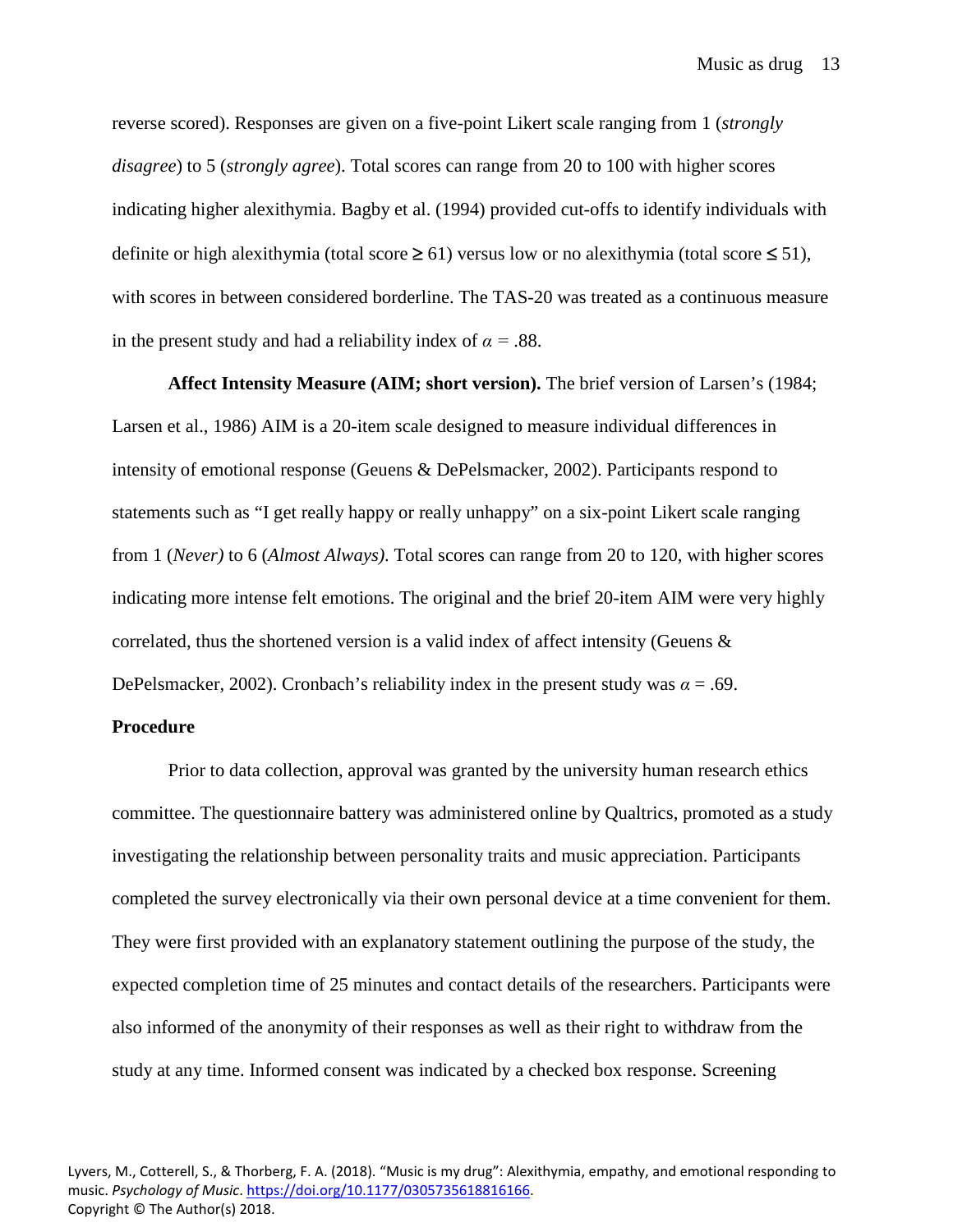Music as drug 14

questions were then presented, with participants who failed to satisfy the criteria automatically taken to the end of the survey. Following completion of screening questions, those who were not excluded were prompted to complete the questionnaire battery. A response was required for every item in order to continue to the next. On completion of the questionnaires, participants were thanked for their time and offered a points-based incentive by the survey company.

#### **Results**

In the current sample there was no gender difference on alexithymia as indexed by TAS-20, *F* < 1, nor was there an overall gender difference on ERM as indexed by total GEMS, *F* < 1. Table 2 shows bivariate correlations among continuous variables. Age was negatively correlated with ERM (total GEMS as well as all three GEMS sub-factors), alexithymia (TAS-20), and affect intensity (AIM), but was positively correlated with TIPI indices of agreeableness, conscientiousness and emotional stability. ERM was positively correlated with the IRI index of empathy as well as affect intensity and – opposite to predictions – alexithymia, but showed only weak or no correlation with the Big Five personality traits as indexed by TIPI. Alexithymia was not only positively correlated with total ERM, but also with sublimity and unease sub-factors of the GEMS, whereas affect intensity and empathy were positively correlated with each other and with sublimity and vitality, but not unease.

Hierarchical linear regression assessed the contributions of trait variables to ERM as indexed by total GEMS scores. Age and gender were entered at step 1, the Big Five factors at step 2, affect intensity at step 3, empathy at step 4, and alexithymia at step 5. Step 1 was significant,  $F(2, 202) = 13.74$ ,  $p < .0001$ , accounting for 12% of variance, with age a significant negative predictor. The entry of the Big Five at step 2 explained an additional 3% of variance but was not significant,  $Fchange (5, 197) = 1.41$ ,  $p = .22$ ; however the model remained significant,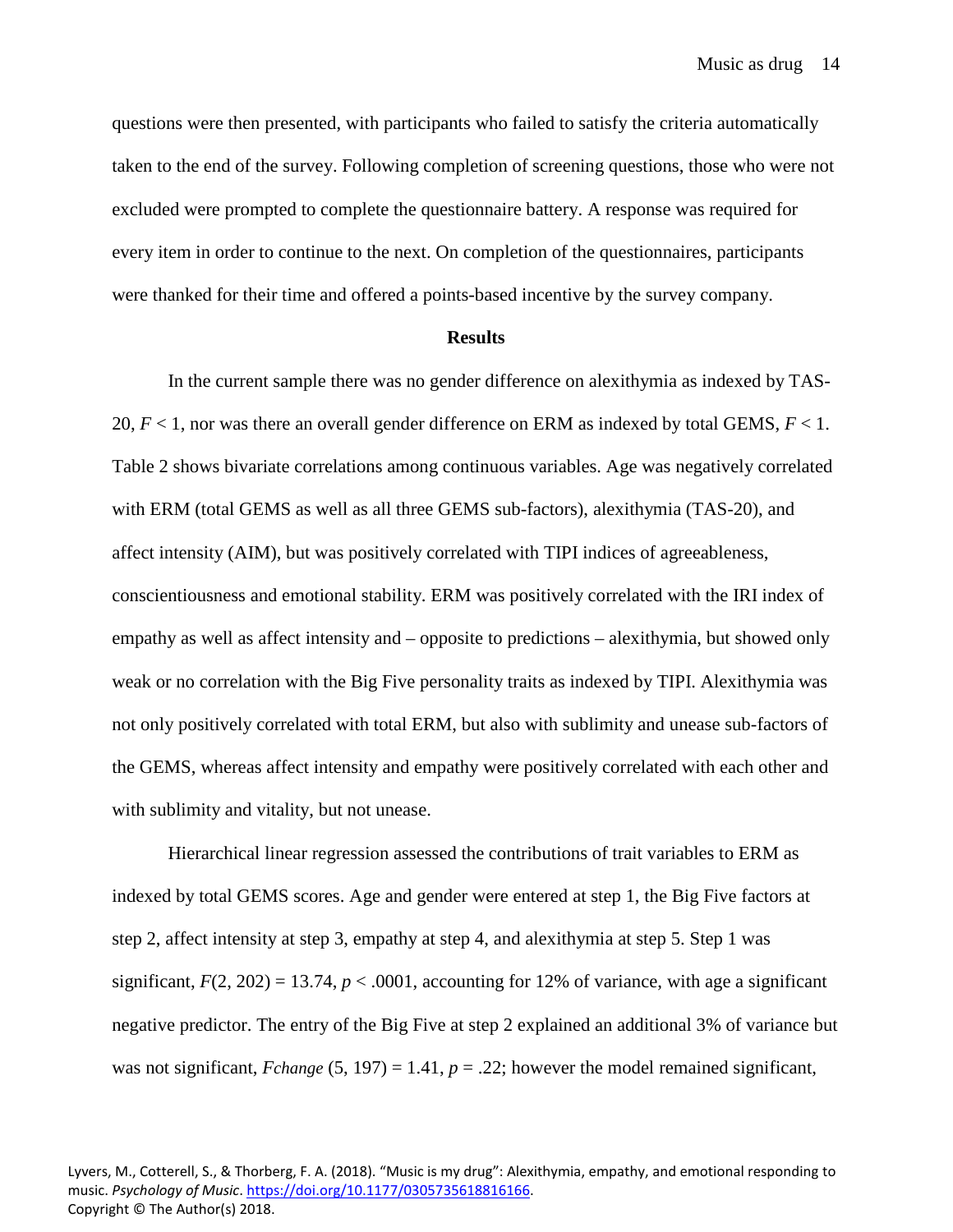$F(7, 197) = 4.98$ ,  $p < .0001$ . Entry of affect intensity at step 3 accounted for an additional 3% of variance and was significant,  $Fchange (1, 196) = 6.41$ ,  $p = .01$ . The overall model remained significant,  $F(8, 196) = 5.27$ ,  $p < .0001$ , with affect intensity, extraversion, age and gender as significant predictors. Entry of empathy at step 4 explained an additional 8.6% of variance and was significant,  $Fchange$  (1, 195) = 22.70,  $p < .0001$ . The overall model remained significant,  $F(9, 195) = 7.73$ ,  $p < .0001$ , with empathy, extraversion, age, and gender as significant predictors. Finally, entry of alexithymia at step 5 accounted for another 3% of variance and was significant, *Fchange* (1, 194) = 9.10,  $p = .003$ . The final model was significant,  $F(10, 194) =$ 8.16, *p* < .0001, accounting for 30% of variance in felt ERM, with alexithymia, empathy, extraversion, age and gender (indicating lower ERM for females) as significant predictors. Empathy was the strongest predictor among the personality variables, followed by alexithymia and then extraversion (see Table 3). Contrary to expectations based on the notion that, as alexithymia refers to restricted awareness of emotional feelings this should extend to low selfreported ERM, alexithymia was a positive predictor of ERM (as illustrated in Figure 1), as were empathy and extraversion.

The surprising result that alexithymia was positively associated with ERM suggested that perhaps personal music preferences varied with alexithymia. If alexithymic listeners tend to choose more or differently emotionally evocative music than those with low or no alexithymia, that might account for the unexpected positive relationship. An exploratory analysis was thus conducted to examine this. Preferred style of music was coded into the categories defined by the Short Test of Music Preferences (STOMP; Rentfrow & Gosling, 2003), such that classical, jazz, blues and folk were categorized as "reflective and complex," rock and heavy metal as "intense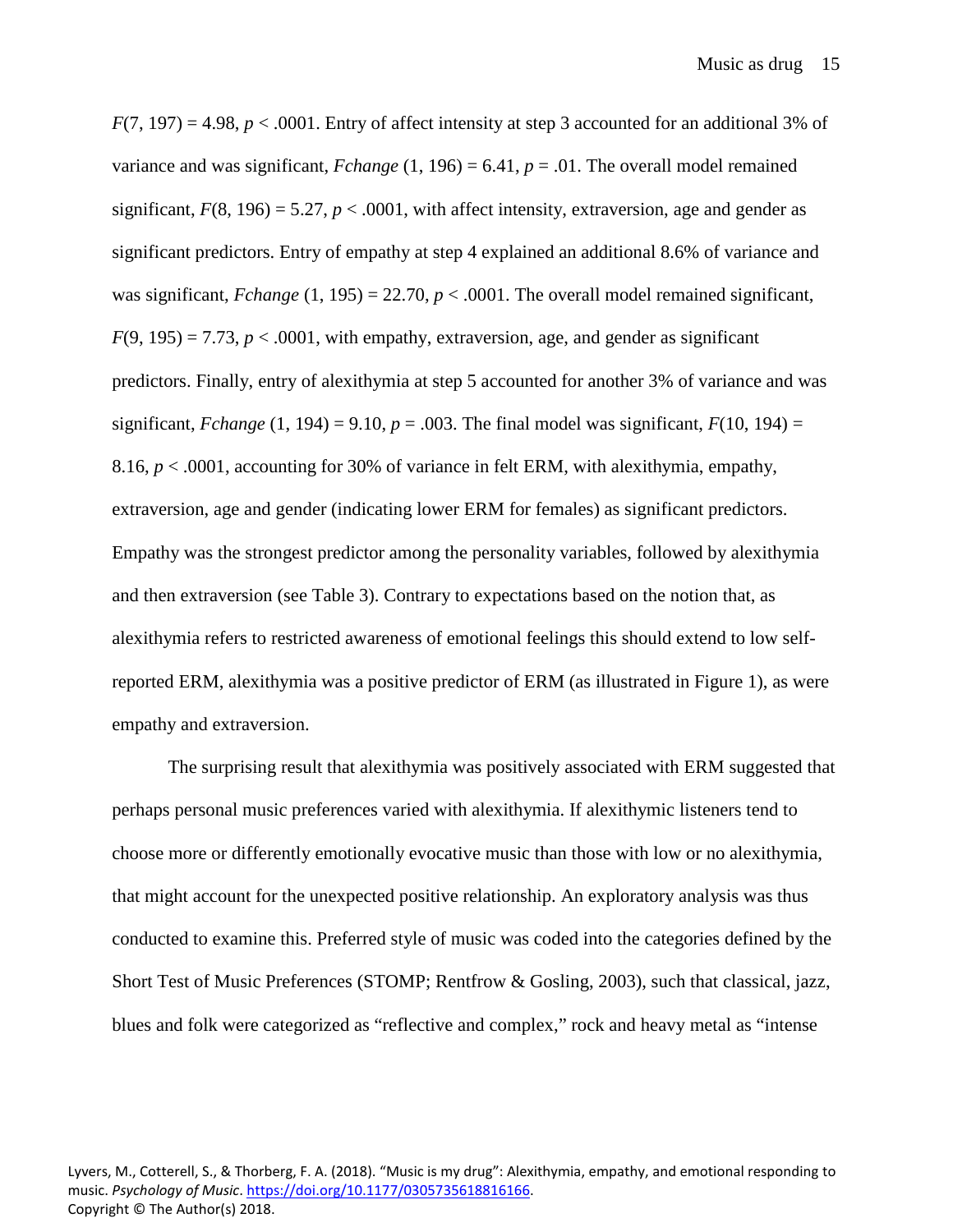and rebellious," pop, religious music and movie soundtracks as "upbeat conventional," and soul, funk and electronic music as "energetic and rhythmic." Comparison of music preference groups on alexithymia scores revealed no group differences,  $F(4, 198) = 1.57$ ,  $p = .18$ .

#### **Discussion**

The present study recruited regular music listeners as participants, with 95% of the sample reporting that they typically listened to music more than once per week, and nearly half reporting daily listening. Further, 70% reported that they generally used music to induce an emotional change such as pleasure, relaxation or mood enhancement, with some of the remaining responses in the "other" category also consistent with such usage (e.g., "to relieve boredom"). Heavy drinkers and regular users of illicit drugs were excluded to avoid potential confounding influences of intoxication on ERM or participants' recollections thereof. This sample yielded both expected and unexpected findings.

Among the expected results were negative relationships between age and ERM, and positive relationships of empathy and affect intensity with ERM. The strong positive correlation between the latter two traits meant that entry of empathy into the regression model after affect intensity was the likely reason affect intensity was no longer significant in the final model. Contrary to predictions, alexithymia was significantly positively correlated with ERM and was a significant positive predictor of ERM even after controlling for all other study variables. This unexpected result was especially surprising given that groups defined by their music preferences based on the STOMP classifications (Rentfrow & Gosling, 2003) did not differ on alexithymia, so the possibility of differing musical choices by those with alexithymia was tentatively ruled out as a possible explanation.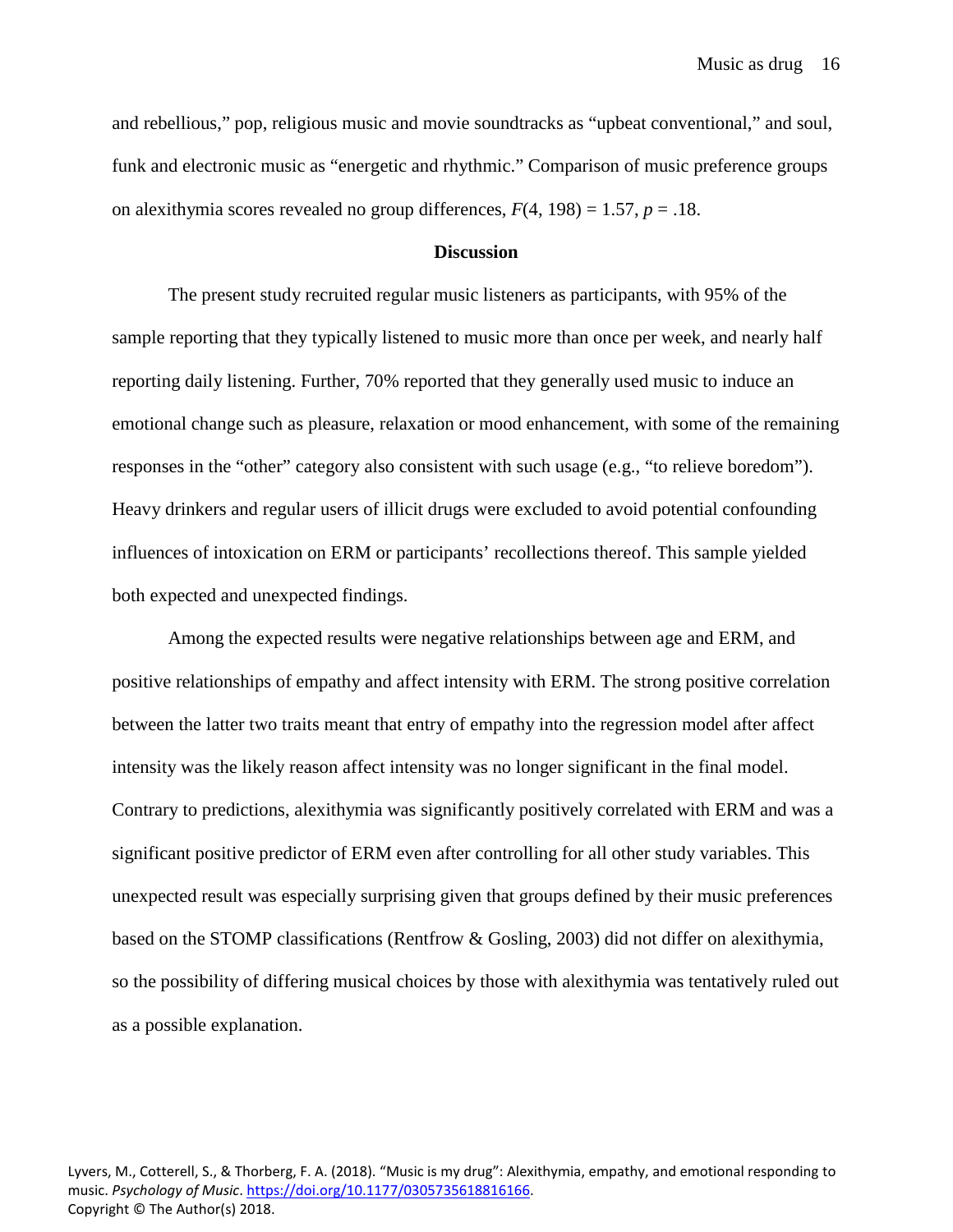As alexithymia is defined by difficulties identifying and describing emotions as well as externally oriented thinking, we tentatively predicted that alexithymia would be associated with blunted ERM. Finding the opposite was thus a surprising result that invites explanation. One possibility is that, consistent with the hypoarousal model of alexithymia (Neumann, Sollers, Thayer & Waldstein, 2004), those with high levels of this trait may require an external arousing stimulus of some sort to allow full emotional awareness to occur. Consistent with that view, a previous study found that alexithymic university students reported consuming nearly twice as much per day of the stimulant drug caffeine as their low or non-alexithymic peers (Lyvers, Duric & Thorberg, 2014). However, the present relationship between alexithymia and ERM could not be reduced to simply arousal, as alexithymia scores showed no relationship with the Vitality (power, activation) sub-factor of the GEMS. Vitality is far more congruent with an arousing stimulus than the other two sub-factors, Sublimity and Unease, both of which were significantly positively associated with alexithymia. An alternative interpretation is that, as in the study by Thorberg et al. (2016) where expectation of intensified emotions (including negative emotions, paralleling results for the Unease factor in the present study) mediated the link between alexithymia and alcohol dependence, perhaps music enthusiasts with alexithymia experience a form of disinhibition or release of emotions through music. In other words, music may be used by alexithymic individuals in a similar manner to their use of alcohol. Perhaps music has druglike properties in this regard, as reflected in a response to one of the open-ended questions of the present study as to why they listen to music: "*music is my drug*."

Though the AIM index of typical intensity of felt emotions was negatively related to alexithymia in the present study as expected, it was also positively related to ERM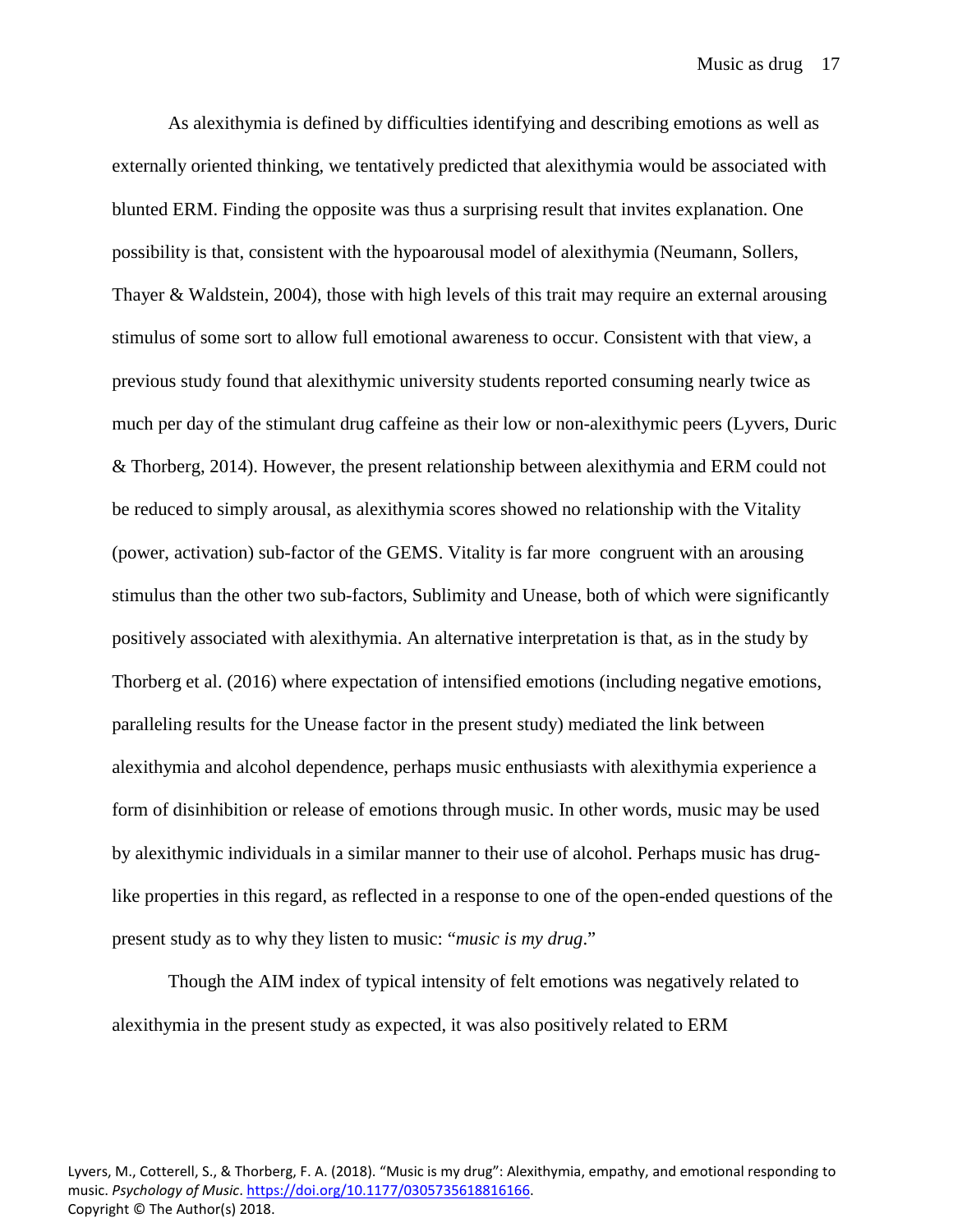Music as drug 18

consistent with expectations based on the reasoning that stronger emotional responding in general should extend to ERM. However, reflecting the strong positive association between affect intensity and empathy in the present study, affect intensity was no longer significant following entry of empathy into the regression model. The role of empathy as a positive predictor of ERM was consistent with the interpretation of ERM as a form of emotional contagion due to music acting as a super-expressive emotional voice (Juslin, 2000; Juslin  $\&$ Vastfjall, 2008). The role of age as an independent, negative predictor of ERM may reflect cohort effects related to music preferences, and/or age-related improvement in emotional selfregulation; consistent with the latter interpretation, both affect intensity and alexithymia were also negatively correlated with age.

Limitations of the present study necessarily include those associated with cross-sectional, self-report data. ERM to participants' favorite music was assessed retrospectively via the GEMS. Despite the potential for biases or distortions of memory, this approach had an advantage over previous work that administered music to participants such that, in the present study, participants rated ERM for their own preferred music rather than music selected and presented by researchers. The present cross-sectional design had the usual inherent limitations with respect to inferring causal relationships among variables; however, the present study was not intended to establish causation, but only to assess associations of specific trait variables with ERM. How and why certain personality traits are positively or negatively related to ERM are issues for future work, with the use of brain imaging a particularly interesting approach to the study of mechanisms of ERM (e.g., Koelsch et al., 2006; Trost et al., 2012).

Further research on factors contributing to ERM appears warranted, especially given the increasing incorporation of music-based therapies. Present findings suggest that alexithymic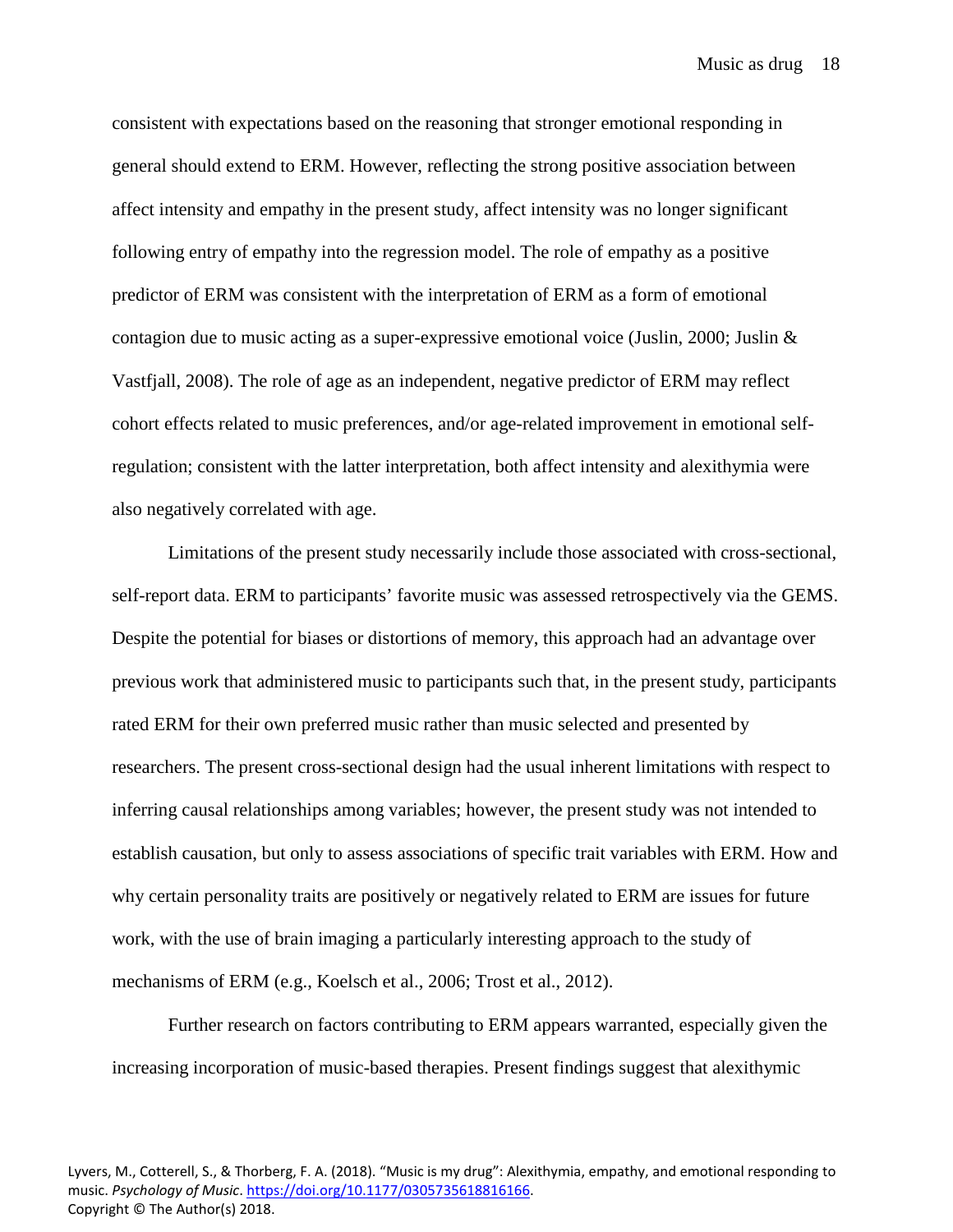music listeners may use music in a similar way to alcohol, i.e., as a form of 'self-medication" and/or to induce or release emotions - including negative emotions. Given the common presentation of high alexithymia in clinical samples, music may offer such clients a reliable means to help them cope with negative states and/or to experience emotions more fully, instead of relying on the use of alcohol or other drugs for such purposes.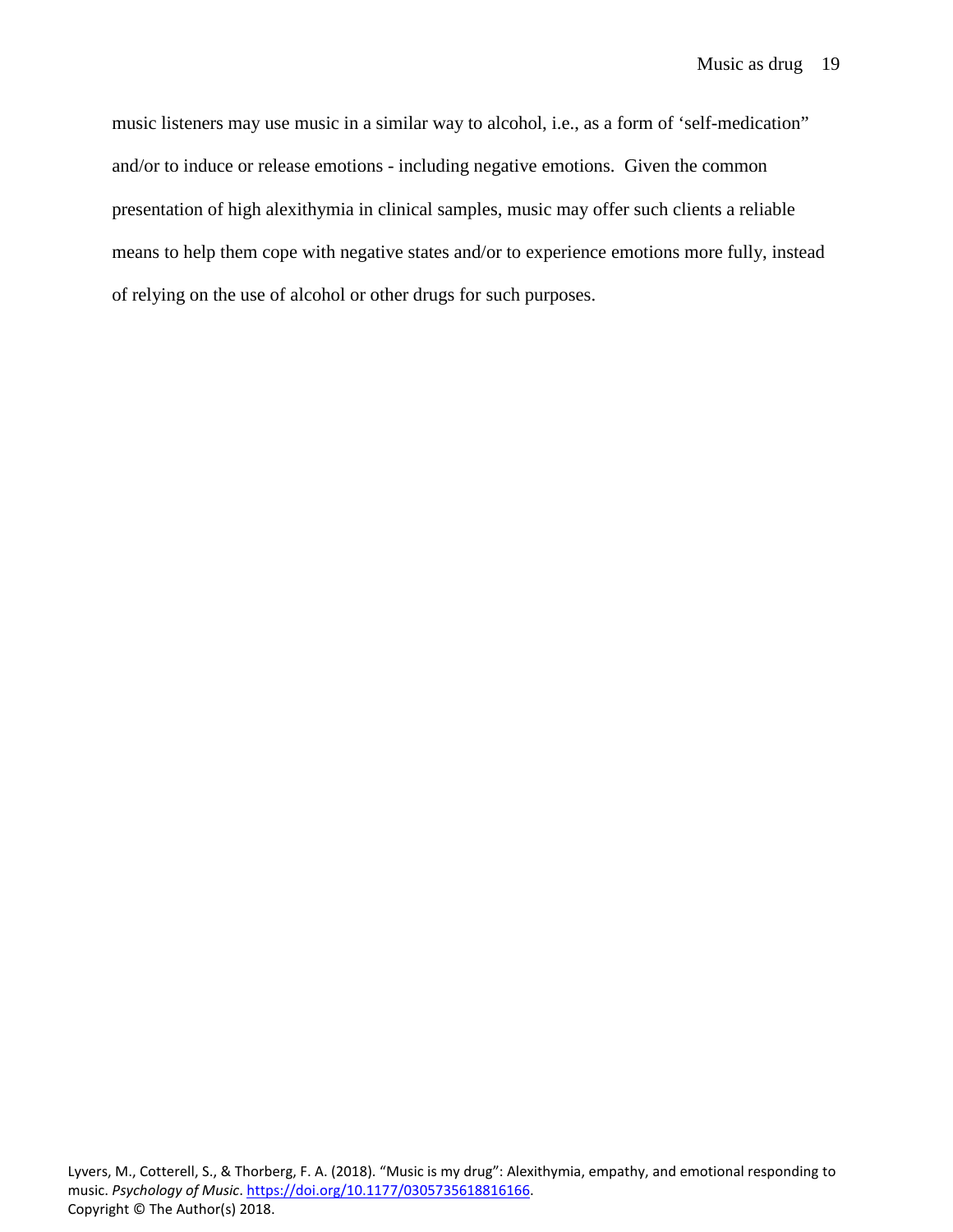### References

- Allen, R., Davis, R., & Hill, E. (2012). The effects of autism and alexithymia on physiological and verbal responsiveness to music. *Journal of Autism and Developmental Disorders, 43*, 432-444. doi:10.1007/s10803-012-1587-8
- Allen, R., & Heaton, P. (2009). Autism, music, and the therapeutic potential of music in alexithymia. *Music Perception, 27*, 251-261. doi: 10.1525/MP.2010.27.4.251
- Allen, R., Hill, E., & Heaton, P. (2009). 'Hath charms to soothe . . . ': An exploratory study of how high-functioning adults with ASD experience music. *Autism, 13*, 21-41. doi: 10.1177/1362361307098511
- Allen, R., Walsh, R., & Zangwill, N. (2013). The same, only different: What can responses to music in autism tell us about the nature of musical emotions? *Frontiers in Psychology 156*(4), 1-4. doi: 10.3389/fpsyg.2013.00156
- Bagby, R. M., Parker, J. D. A., & Taylor, G J. (1994). The twenty-item Toronto Alexithymia Scale-I: Item selection and cross-validation of the factor structure. Journal of Psychosomatic Research, 38, 23-32. doi: 10.1016/0022-3999(94)90005-1
- Bagby, R. M., Taylor, G. J., & Parker, J. D. A. (1994). The twenty-item Toronto Alexithymia Scale—II. Convergent, discriminant, and concurrent validity. *Journal of Psychosomatic Research, 38,* 33–40. doi: 10.1016/0022-3999(94)90006-X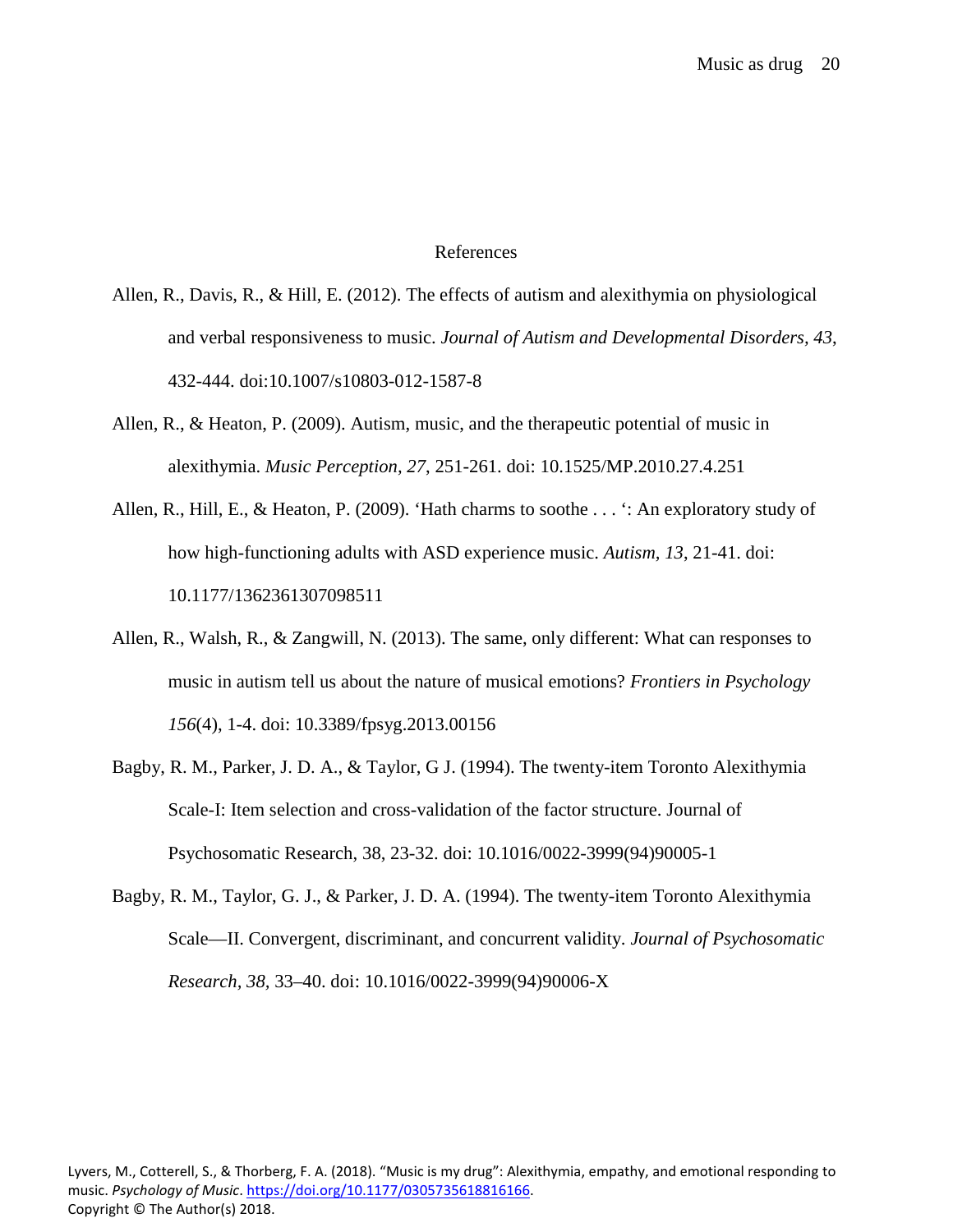- Baltes, F. R., Avram, J., Miclea, M., & Miu, A. C. (2011). Emotions induced by opera music: Psychophysical effects of music, plot and acting. A scientist's tribute to Maria Callas. *Brain and Cognition, 76,* 146-157. doi: 10.1016/j.bandc.2011.01.012
- Baltes, F. R., & Miu, A. C. (2014). Emotions during live music performance: Links with individual differences in empathy, visual imagery, and mood. *Psychomusicology: Music, Mind and Brain, 24*, 58-65. doi:10.1037/pmu0000030
- Blood, A. J., & Zatorre, R. J. (2001). Intensely pleasurable responses to music correlate with activity in brain regions implicated in reward and emotion. *PNAS, 98*, 11818-11823. doi:10.1073/pnas.191355898
- Boys, A., Marsden, J., & Strang, J. (2001). Understanding reasons for drug use amongst young people: A functional perspective. *Health Education Research, 16*, 457–469. doi:10.1093/her/16.4.457
- Chamorro-Premuzic, T., & Furnham, A. (2007). Personality and music: Can traits explain how people use music in everyday life. *British Journal of Psychology, 98*, 175-185. doi:10.1348/000712606X111177
- Chanda, M. L. & Levitin, D. J. (2013). The neurochemistry of music. *Trends in Cognitive Sciences, 17,* 179–193. doi: 10.1016/j.tics.2013.02.007 (2013).
- Coutinho, E., & Scherer, K. R. (2016). Introducing the Geneva Music-Induced Affect Checklist (GEMIAC): A briff instrument for the rapid assessment of musically induced emotions. *Music Perceptions, 34*, 371-386. doi: 10.1525/MP.2017.34.4.371
- Davis, M. H. (1980). A multidimensional approach to individual differences in empathy. *JSAS Catalog of Selected Documents in Psychology, 10*, 85-102.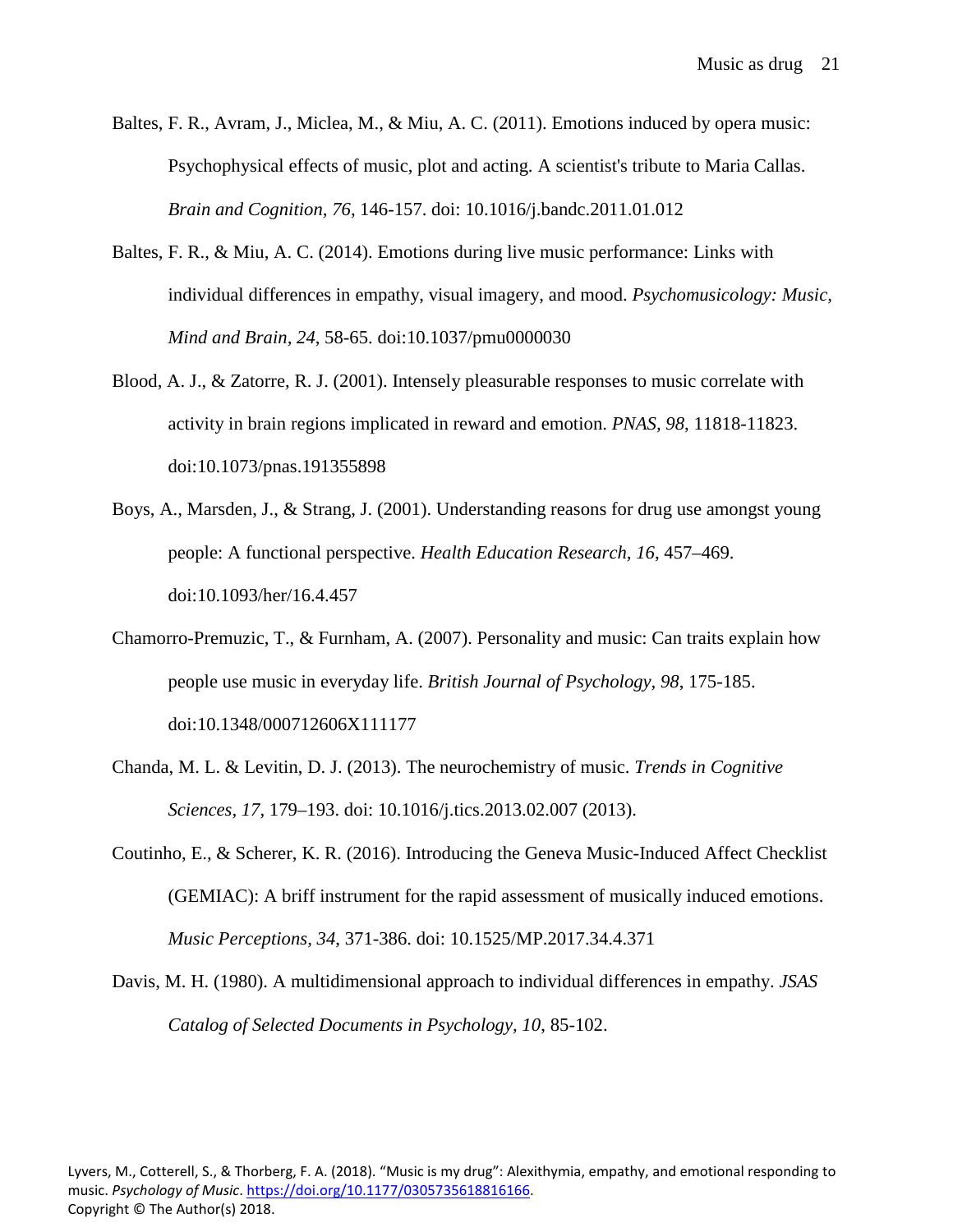Davis, M. H. (1983). Measuring individual differences in empathy: Evidence for a multidimensional approach. *Journal of Personality and Social Psychology, 44*, 113–126.

- Dingle, G. A., Fay, C. (2016). Tuned In: The effectiveness for young adults of a group emotion regulation program using music listening. *Psychology of Music, 45,* 513-529. doi:10.1177/0305735616668586
- Eerola, T., & Vuoskoski, J. K., (2011a). A comparison of the discrete and dimensional models of emotion in music. *Psychology of Music, 39*, 18-49. doi:10.1177/0305735610362821
- Eerola, T., & Vuoskoski, J. K. (2011b). Measuring music-induced emotion: A comparison of emotion models, personality biases, and intensity of experiences. *Musicae Scientiae, 15*, 159-173. doi:10.1177/1029864911403367
- Ferrer, A. J. (2007). The effect of live music on decreasing anxiety in patients undergoing chemotherapy treatment. *Journal of Music Therapy, 44*, 242-255. doi:10.1093/jmt/44.3.242
- Gabrielsson, A. G., & Wik, S. L. (2003). Strong experiences related to music: A descriptive system. *Musicae Scientiae, 7*, 157 -217. doi:10.1177/102986490300700201
- Geuens, M., & DePelsmacker, P. (2002). Developing a short affect intensity scale. *Psychological Reports, 91*, 657-670. doi:10.2466/PRO.91.6.657-670
- Goerlich, K. S., Witteman, J., Aleman, A., & Martens, S. (2011). Hearing feelings: Affective categorization of music and speech in alexithymia, an ERP study. *PLOS One, 6*, e19501. doi:10.1371/journal.pone.0019501
- Gosling, S. D., Rentfrow, P. J., & Swann, W. B., (2003). A very brief measure of the Big Five personality domains, *Journal of Research in Personality, 37*, 504-528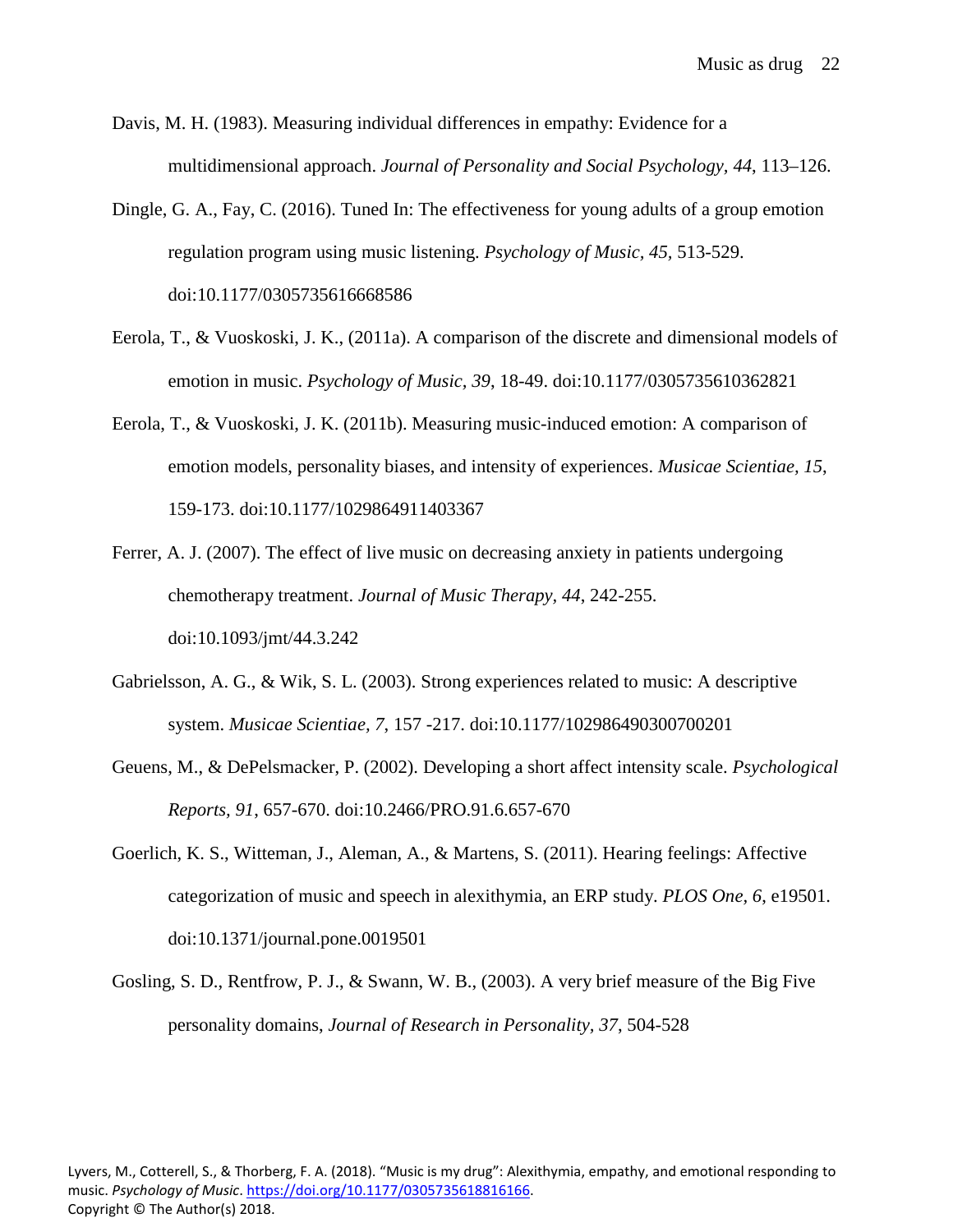Heaton, P. (2009). Assessing musical skills in autistic children who are not savants. *Philosophical Transactions of the Royal Society B, 364*,1443-1447. doi[:10.1098/rstb.2008.0327](https://dx.doi.org/10.1098%2Frstb.2008.0327)

Heaton, P., Allen, R., Williams, K. & Cummins, O. & Happé, F. (2008). Do social and cognitive deficits curtail musical understanding? Evidence from Autism and Down syndrome. *British Journal of Developmental Psychology, 26*, 171–182.

[doi: 10.1348/026151007X206776](http://psycnet.apa.org/doi/10.1348/026151007X206776)

- Heaton, P., Hermelin, B. & Pring, L. (1999). Can children with autistic spectrum disorders perceive affect in music? An experimental investigation. *Psychological Medicine, 29,* 1405–1410. PMID: 10616946
- Heaton, P., Reichenbacher, L., Sauter, D., Allen, R., Scott, S. & Hill, E. (2012). Measuring the effects of alexithymia on perception of emotional vocalisations in Autistic Spectrum Disorder and typical development. *Psychological Medicine, 42*, 2453-2460. doi: 10.1017/S0033291712000621.
- Juslin, P.N. (2000). *Vocal expression and musical expression: Parallels and contrasts*. Presented at the International Society for Research on Emotions, Quebec, CA.
- Juslin, P. N. (2001). Communicating emotion in music performance: A review and a theoretical framework. In P. N. Juslin & J. A. Sloboda (Eds.), *Music and emotion: Theory and research* (pp. 309-337). Oxford: Oxford University Press.
- Juslin, P.N., Harmat, L., & Eerola, T. (2014). What makes music emotionally significant? Exploring the underlying mechanisms. *Psychology of Music 42,* 599–623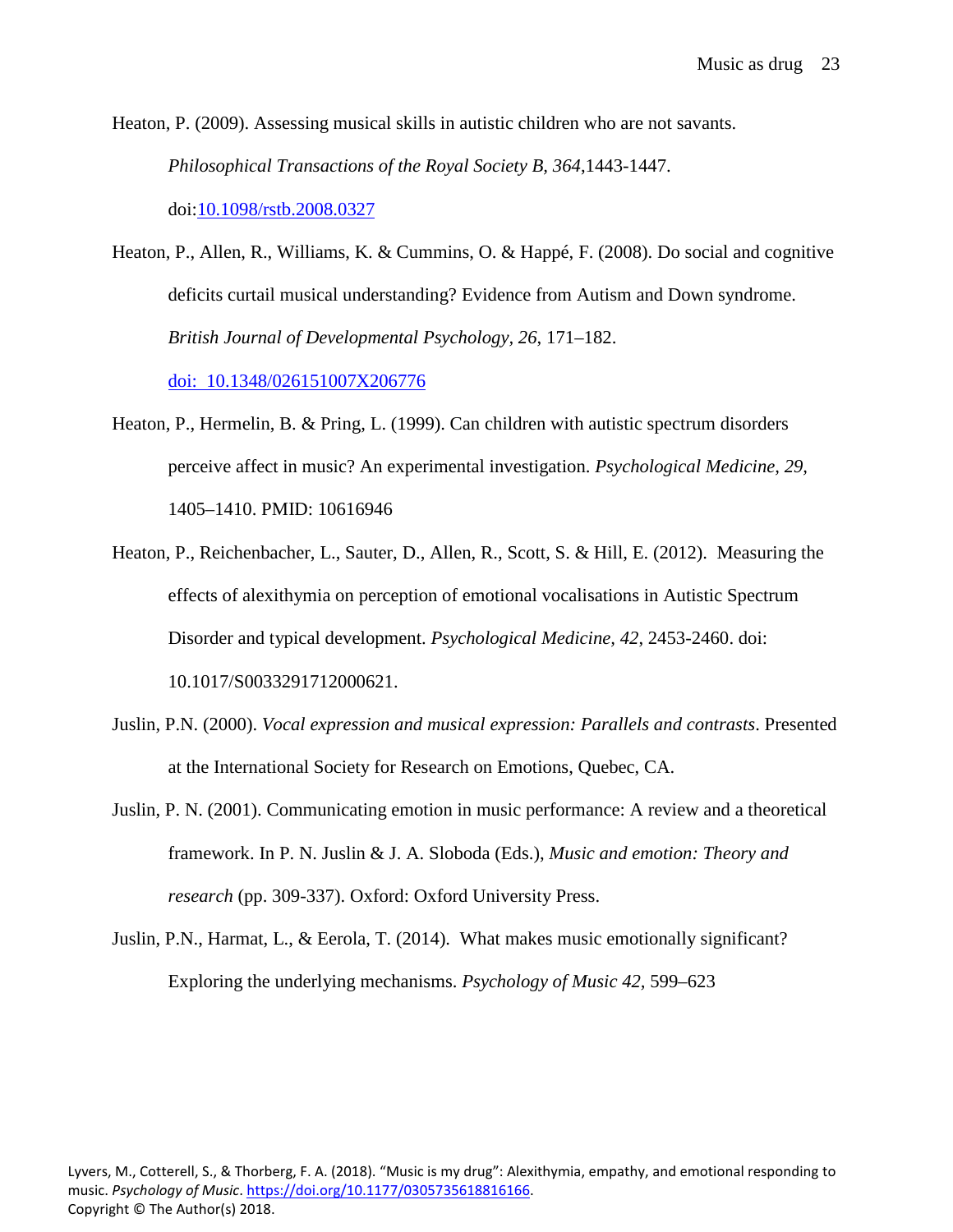- Juslin, P. N., Laukka, J. P. (2004). Expression, perception, and induction of musical emotions: A review and a questionnaire study of everyday listening. *Journal of New Music Research*, *33*, 217-238. doi:10.1080/0929821042000317813
- Juslin, P. N., Liljestrom, S., Vastfjall, D., Barradas, G., & Silva, A. (2008). An experience sampling study of emotional reactions to music: Listener, music and situation. *Emotions, 8*, 668-683. doi:10.1037/a0013505
- Juslin, P, N., & Vastfjall, D. (2008). Emotional responses to music: The need to consider underlying mechanisms. *Behavioral & Brain Sciences 31*, 559-621. doi: 10.1017/S0140525X08005293
- Koelsch, S., Fritz, T., von Cramon, D. Y., Muller, K., & Friederici, A. D. (2006). Investigating emotion with music: An fMRI study. *Human Brain Mapping, 27*, 239–50. doi: 10.1002/hbm.20180
- Larsen, R. J. (1984). Theory and measurement of affect intensity as an individual difference characteristic. *Dissertation Abstracts International, 45*, 2297.
- Larsen, R. J., Diener, E., & Emmons, R. A. (1986). Affect intensity and reactions to daily life events. *Journal of Personality & Social Psychology, 51*, 803-814. doi:10.1037/0022- 3514.51.4.803
- Liljeström, S., Juslin, P.N., & Västfjäll, D. (2013). Experimental evidence of the roles of music choice, social context, and listener personality in emotional reactions to music. *Psychology of Music, 41,* 579-599. doi: 10.1177/0305735612440615
- Lundqvist, L.O., Carlsson, F., Hilmersson, P., & Juslin, P. N. (2009). Emotional responses to music: Experience, expression, and physiology. *Psychology of Music, 37*, 61-90. doi:10.1177/0305735607086048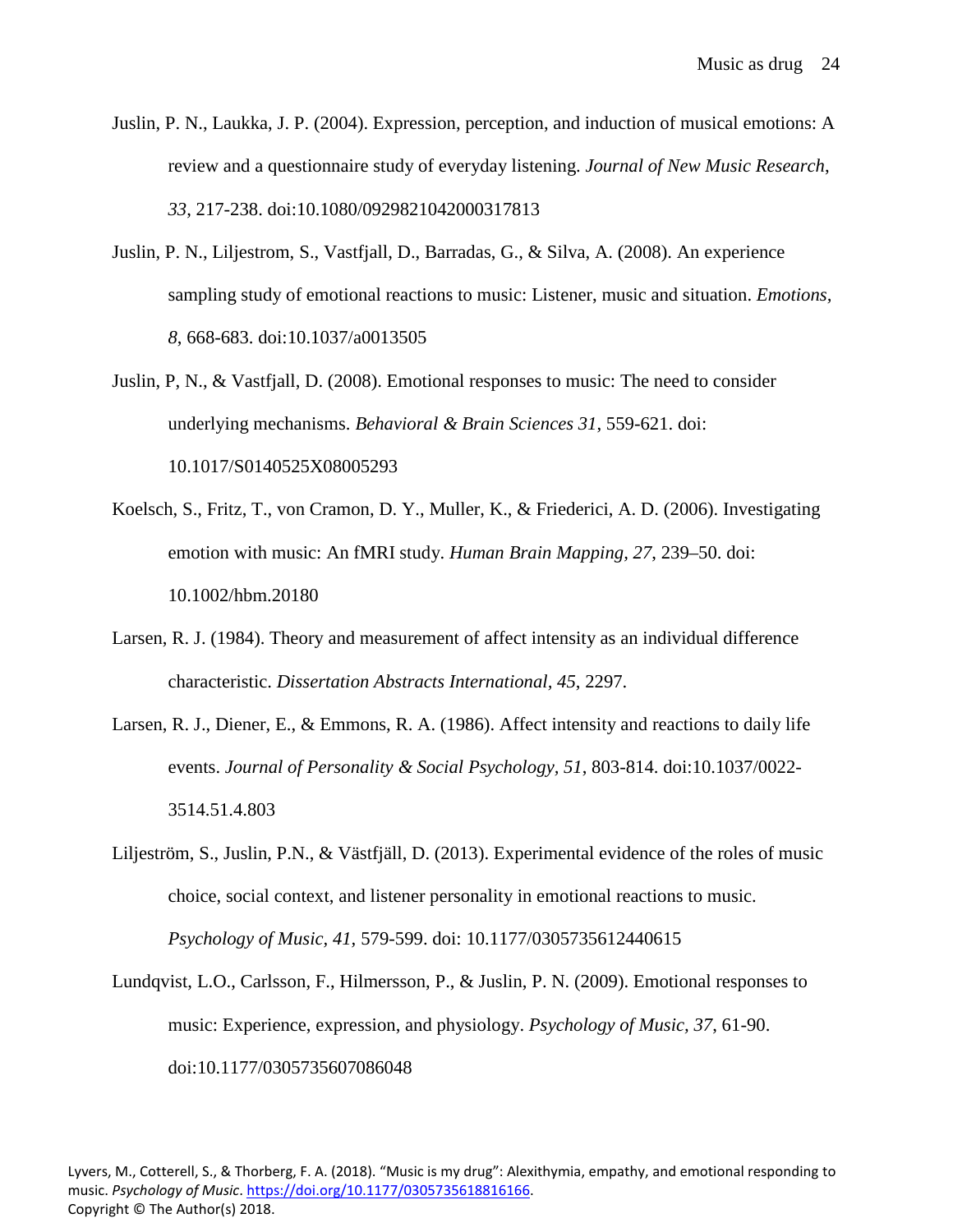- Lyvers, M., Coundouris, S., Edwards, M.S., & Thorberg, F.A. (2018). Personality, drinking motives and risky alcohol use: The role of internal drinking motives. *Addiction Research & Theory, 26*, 114-122. doi: 10.1080/16066359.2017.1333110
- Lyvers, M., Duric, N., & Thorberg, F. A. (2014). Caffeine use and alexithymia in university students. *Journal of Psychoactive Drugs, 46,* 340–346. doi:10.1080/02791072.2014.942043
- Lyvers, M., Hinton, R., Gotsis, S., Roddy, M., Edwards, E., & Thorberg, F.A. (2014). Traits linked to executive and reward systems functioning in clients undergoing residential treatment for substance dependence. *Personality & Individual Differences*, *70*, 194-199. doi: 10.1016/j.paid.2014.07.004
- Lyvers, M., Jamieson, R., & Thorberg, F. A. (2013). Risky cannabis use is associated with Alexithymia, frontal lobe dysfunction, and impulsivity in young adult cannabis users. *Journal of Psychoactive Drugs, 45*, 394-403. doi:10.1080/02791072.2013.844525
- Lyvers, M., Kohlsdorf, S.M., Edwards, M.S., & Thorberg, F.A. (2017). Alexithymia and mood: Recognition of emotion in self and others. *American Journal of Psychology*, *130,* 83-92. doi: 10.5406/amerjpsyc.130.1.0083
- Lyvers, M., McCann, K., Coundouris, S., Edwards, M.S., & Thorberg, F.A. (2018). Alexithymia in relation to alcohol use, emotion recognition and empathy: The role of externally oriented thinking. *American Journal of Psychology, 131*, 41-51. doi: 10.5406/amerjpsyc.131.1.0041
- Mallik, A., Chanda, M.L., & Levitin, D.J. (2017). Anhedonia to music and mu-opioids: Evidence from the administration of naltrexone. *Nature Scientific Reports, 7*, 41952. doi: 10.1038/srep41952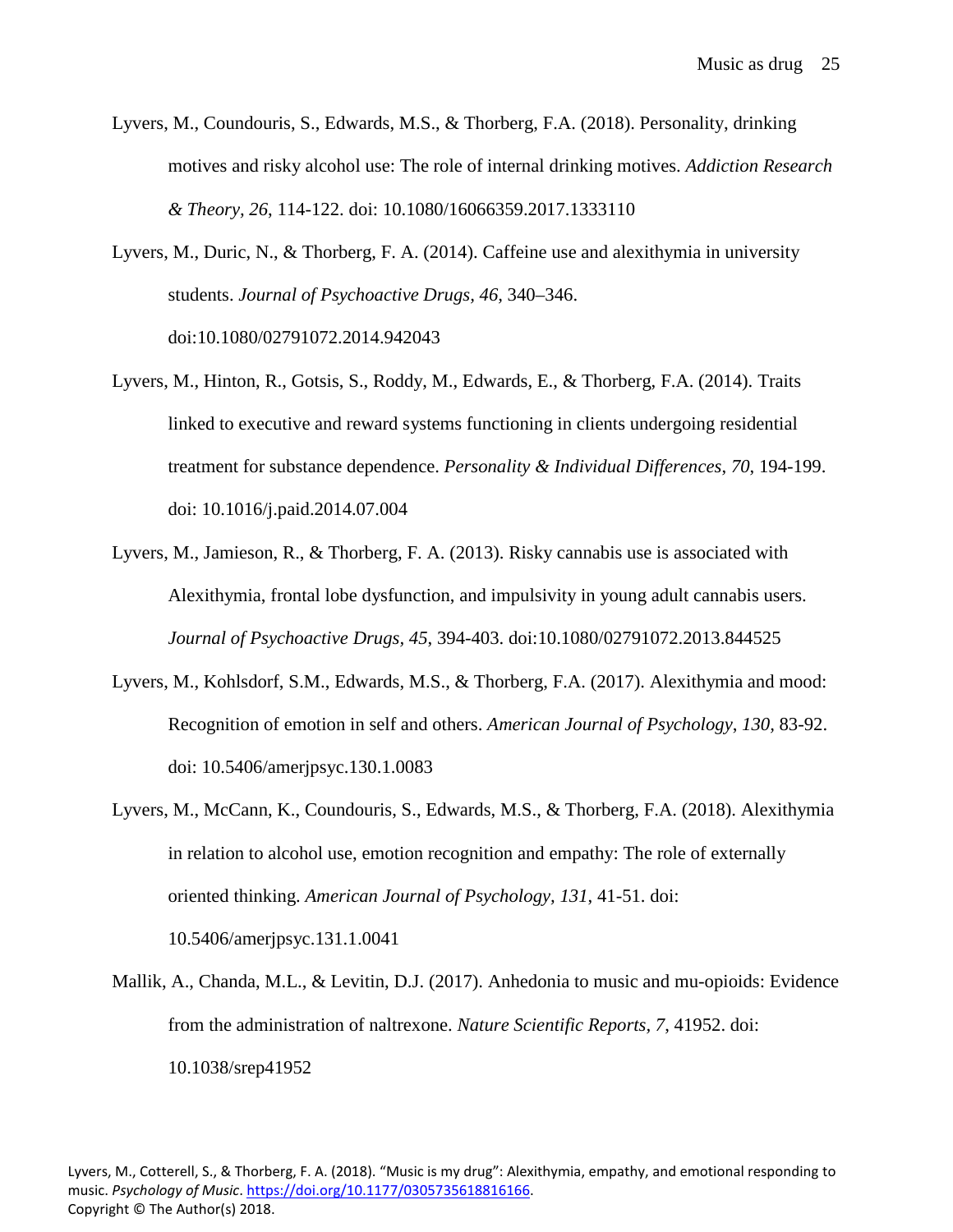- McCrae, R.R., & Costa, P.T. (1987). Validation of the five-factor model of personality across instruments and observers. *Journal of Personality & Social Psychology, 52*, 81-90.
- Miu, A. C., & Baltes, F. R. (2012). Empathy manipulation impacts music-induced emotions: A psychophysiological study on opera. *PLOS One, 7*(1), 1-6. doi: 10.1371/journal.pone.0030618
- Neumann, S. A., Sollers III, J. J., Thayer, J. F., & Waldstein, S. R. (2004). Alexithymia predicts attenuated autonomic reactivity, but prolonged recovery to anger recall in young women. *International Journal of Psychophysiology, 53*, 183–195. doi: 10.1016/j.ijpsycho.2004.03.008
- Nusbaum, E. C., & Silvia, P. J., (2010). Shivers and timbres: Personality and the experience of chills from music. *Social Psychological & Personality Science, 2,* 199-204. doi:10.1177/1948550610386810
- Papinczak, Z., Dingle, G. A., Stoyanov, S. R., Hides, L., & Zelenko, O. (2015). Young people's use of music for wellbeing. *Journal of Youth Studies, 18*, 1119-1134. doi: 10.1080/13676261.2015.1020935
- Pearce, M. T., & Halpern, A. R. (2015). Age-related patterns in emotions evoked by music. *Psychology of Aesthetics, Creativity, and the Arts, 9, 248-253. doi:10.1037/a0039279*
- Punkanen, M., Eerola, T., & Erkkilä, J. (2011). Biased emotional recognition in depression: Perception of emotions in music by depressed patients. *Journal of Affective Disorders, 130*, 118-126. doi:10.1016/j.jad.2010.10.034
- Rentfrow, P. J., & Gosling, S. D. (2003). The do-re-mi's of everyday life: The structure and personality correlates of music preferences. *Journal of Personality & Social Psychology, 84,* 1236-1256. doi: 10.1037/0022-3514.84.6.1236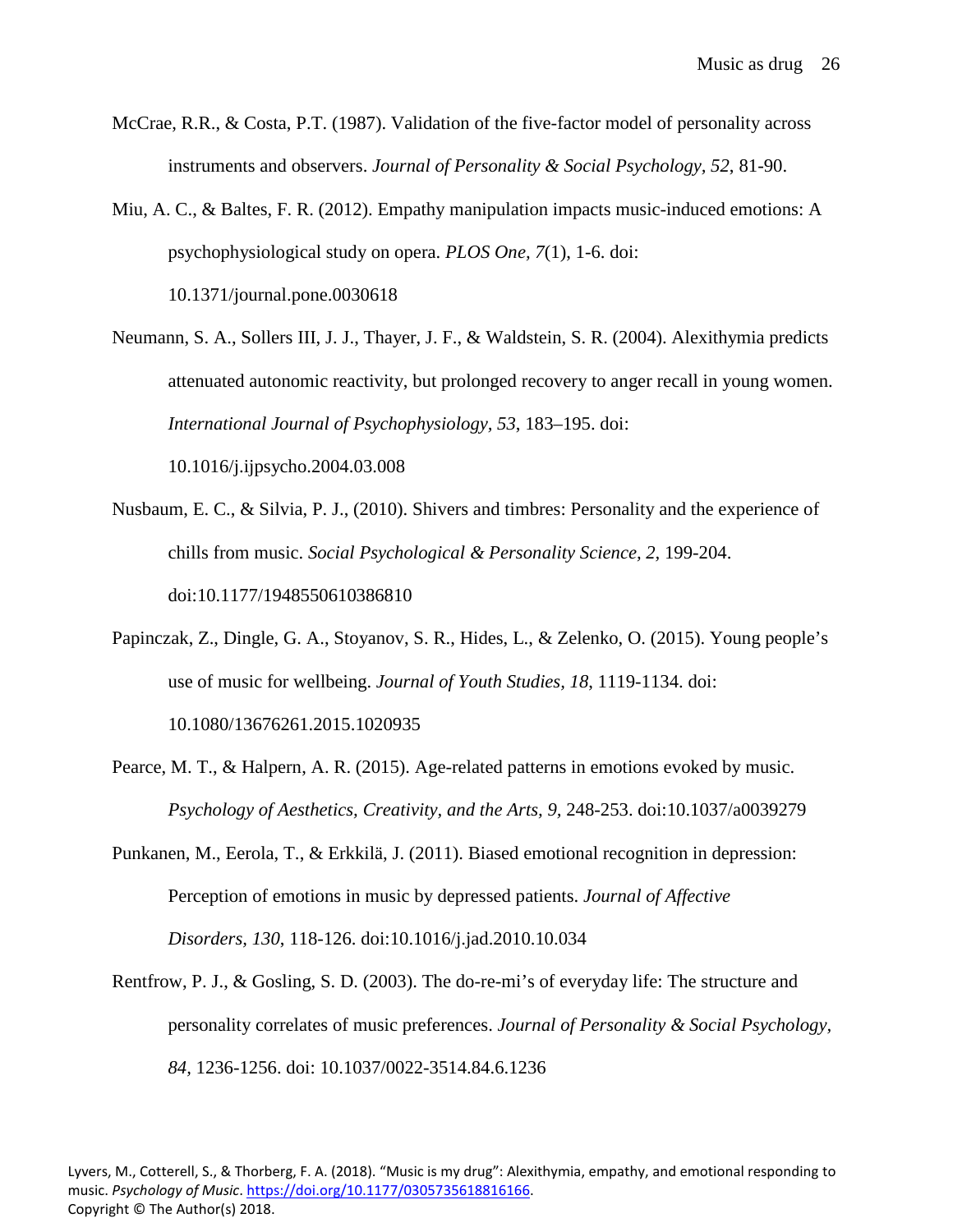- Rickard, N. S., (2004). Intense emotional responses to music: A test of the physiological arousal hypothesis. *Psychology of Music, 32*, 371-388. doi:10.1037/0022-3514.48.4.813
- Rizzolatti, G., & Craighero, L. (2004). The mirror-neuron system. *Annual Review of Neuroscience, 27*, 169-192. doi: 10.1146/annurev.neuro.27.070203.144230
- Saarikallio, S., & Erkkila, J. (2007). The role of music in adolescents' mood regulation. *Psychology of Music, 35*, 88-109. doi: 10.1177/0305735607068889
- Scherer, K. R., & Zentner, M. R. (2001). Emotional effects of music: Production rules. In P. N. Juslin & J. A. Sloboda (Eds.), *Music and emotion: Theory and research* (pp. 361-392). Oxford: Oxford University Press.
- Silvia, P. J., & Nusbaum, E. C. (2011). On personality and piloerection: Individual differences in aesthetic chills and other unusual aesthetic experiences. *Psychology of Aesthetics, Creativity, and the Arts, 5*, 208-214. doi:10.1037/a0021914
- Sloboda, J. A., & O'Neill, S. A. (2001). Emotions in everyday listening to music. In P. N. Juslin & J. A. Sloboda (Eds.), *Music and emotion: Theory and research* (pp. 415-428). Oxford: Oxford University Press.
- Sloboda, J. A., O'Neill. S. A., & Ivaldi, A. (2001). Functions of music in everyday life: An exploratory study using the experience sampling method. *Musicae Scientiae, 5*, 9-32. doi:10.1177/102986490100500102
- Stasiewicz, P. R., Bradizza, C. M., Gudleski, G. D., Coffey, S. F., Schlauch, R. C., Bailey, S. T., Bole, C. W., & Gulliver, S. B. (2012). The relationship of alexithymia to emotional dysregulation within an alcohol dependent treatment sample. *Addictive Behaviors, 37*, 469-476. doi: 10.1016/j.addbeh.2011.12.011.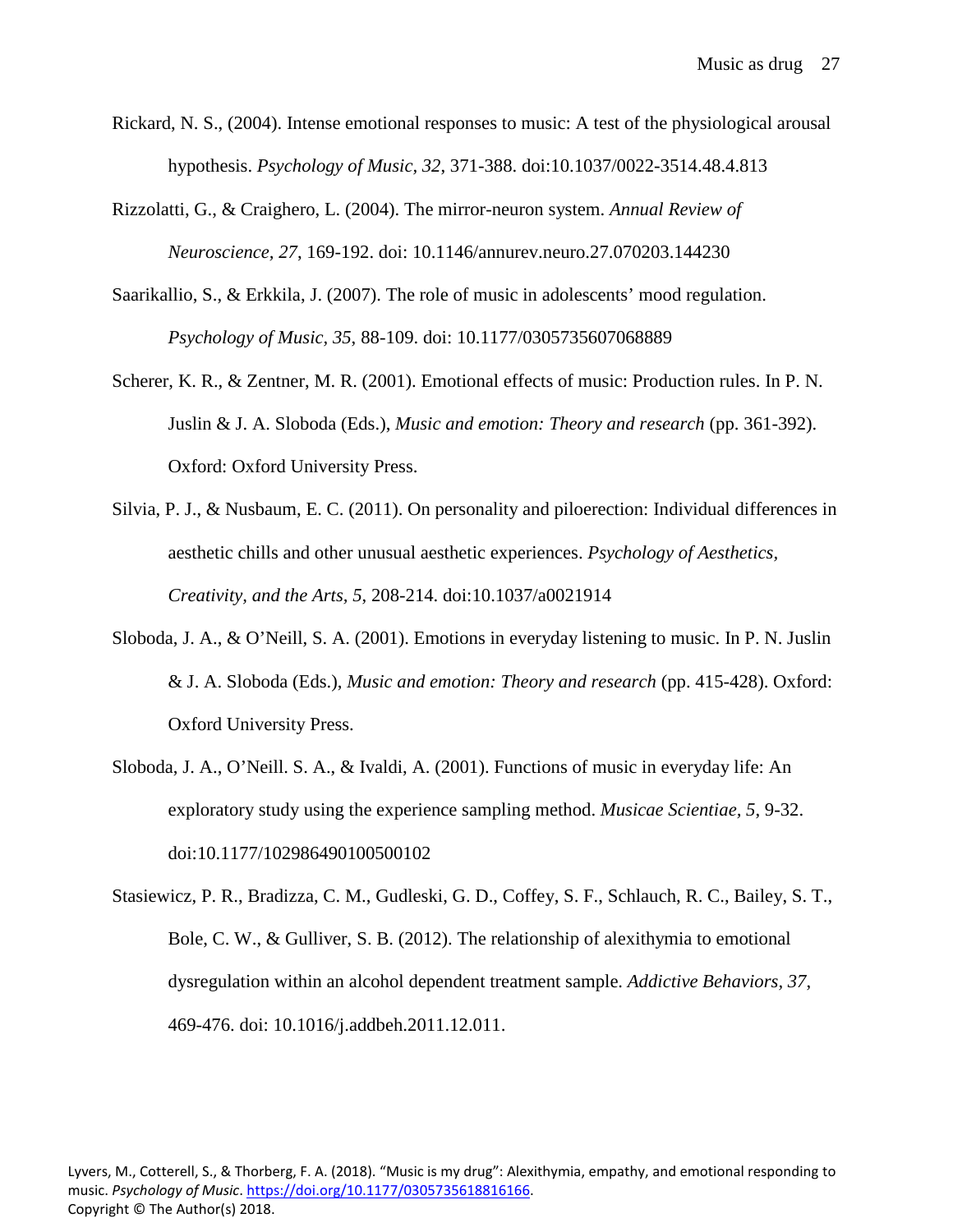- Taylor, G. J., & Bagby, R.M. (2000). An overview of the alexithymia construct. In R. Barron & J.D.A. Parker (Eds.), *Handbook of emotional intelligence.* (pp. 40-67). San Francisco: Jossey Bass.
- Taylor, G. J., & Bagby, R. M. (2004). New trends in alexithymia research*. Psychotherapy and Psychosomatics, 73*(2), 68-77. doi:10.1159/000075537
- Taylor, G. J., Bagby, R. M., & Parker, J. D. A. (1997). *Disorders of affect regulation: Alexithymia in medical and psychiatric illness.* Cambridge (UK): Cambridge University Press.
- Thorberg, F. A., Young, R. M., Sulivan, K. A., & Lyvers, M. (2009). Alexithymia and alcohol use disorders: A critical review. *Addictive Behaviours, 34*, 237-245. doi: 10.1016/j.addbeh.2008.10.016
- Thorberg., F. A., Young, R. M., Lyvers, M., Sullivan, K. A., Hasking, P., London, E. D., Tyssen, R., Conner, J. P., Feeney, G. F. X. (2016). Alexithymia in relation to alcohol expectancies in alcohol-dependent outpatients. *Psychiatry Research, 236,* 186-188. doi: 10.1016/j.psychres.2016.01.016
- Trevisan, D. A., Bowering., M., & Birmingham., E. (2016). Alexithymia, but not autism spectrum disorder, may be related to the production of emotional facial expressions. *Molecular Autism, 7*, 46. doi: 10.1186/s13229-016-0108-6
- Trost, W., Ethofer, T., Zentner, M., & Vuilleumier, P. (2012). Mapping aesthetic musical emotions in the brain. *Cerebral Cortex, 22*, 2769-2783. doi:10.1093/cercor/bhr353
- Vuoskoski, J., Thompson, W. F., Mcliwain, D., & Eerola, T. (2012). Who enjoys listening to sad music and why. *Music Perceptions, 29*, 311-317. doi:10.1525/mp.2012.29.3.311

Zentner, M., & Eerola, T. (2009). Self-report based measures and models of musical emotions.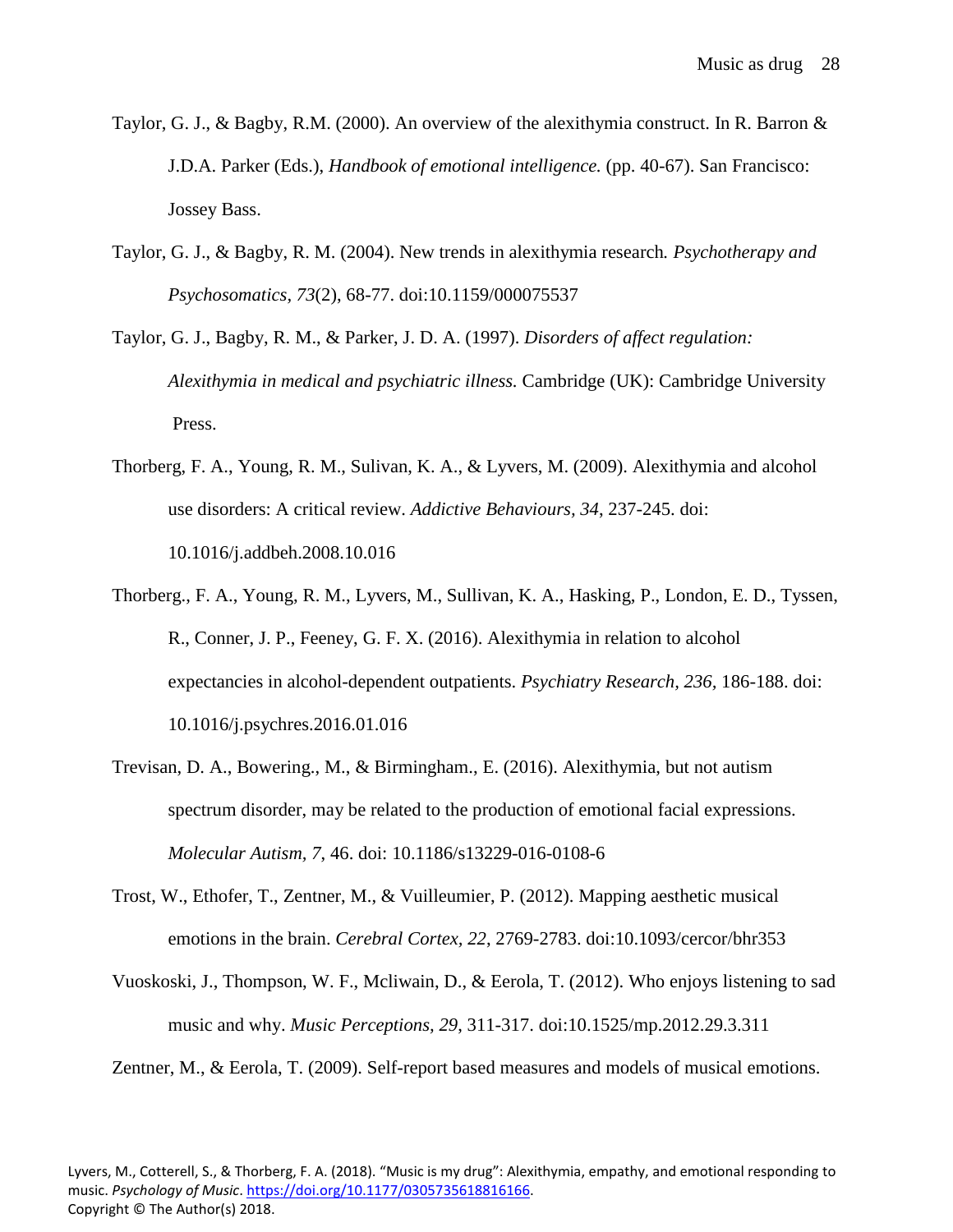In P.N. Juslin, & J.A. Sloboda (Eds.), *Music and emotion: Theory and research* (pp. 415- 428). Oxford: Oxford University Press.

Zentner, M., Grandjean, D., & Scherer, K. R. (2008). Emotions evoked by the sound of music. *Emotion, 8*, 494-521. doi:10.1037/1528-3542.8.4.494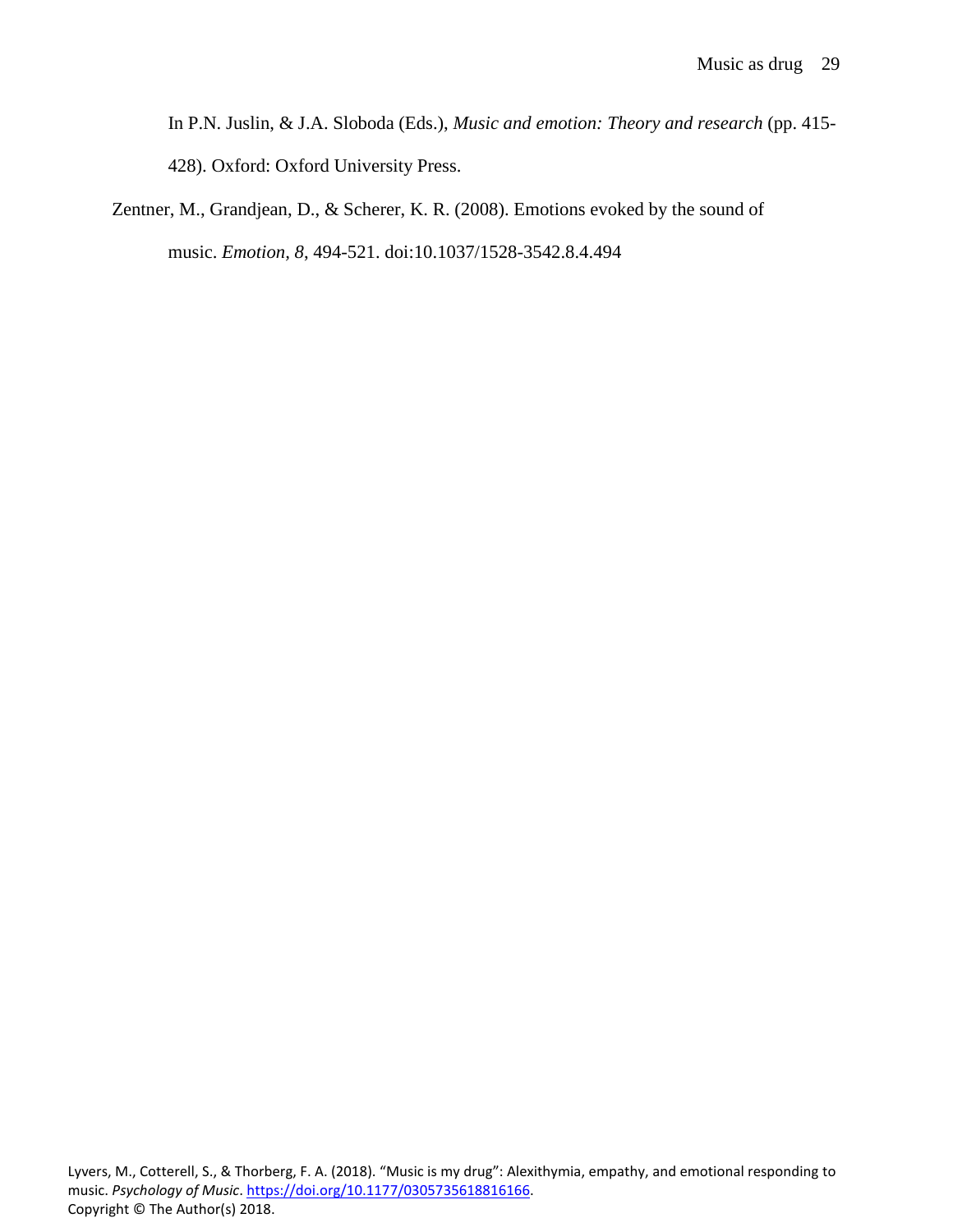| Variable                                                    |                                              | n              | $\%$           |
|-------------------------------------------------------------|----------------------------------------------|----------------|----------------|
| Gender                                                      | Female                                       | 136            | 66.3           |
|                                                             | Male                                         | 69             | 33.7           |
| Age                                                         | $18 - 29$ years                              | 93             | 45.4           |
|                                                             | $30 - 45$ years                              | 112            | 54.6           |
| Ethnicity                                                   | Aboriginal/Torres Strait Islander            | $\overline{4}$ | $\overline{2}$ |
|                                                             | African                                      | 3              | 1.5            |
|                                                             | Caucasian/European                           | 176            | 85.9           |
|                                                             | East/Southeast Asia                          | 18             | 8.8            |
|                                                             | Other                                        | $\overline{4}$ | $\overline{2}$ |
| Education                                                   | Before Grade 12                              | 14             | 6.8            |
|                                                             | Grade 12                                     | 46             | 22.4           |
|                                                             | Undergraduate/TAFE                           | 119            | 58             |
|                                                             | Postgraduate/PHD                             | 26             | 12.7           |
| <b>Student Status</b>                                       | Yes                                          | 55             | 26.8           |
|                                                             | N <sub>o</sub>                               | 150            | 73.2           |
| Preferred genre of<br>music (STOMP<br>categories; see text) | Reflective and Complex                       | 16             | 7.9            |
|                                                             | <b>Intense and Rebellious</b>                | 36             | 17.7           |
|                                                             | <b>Upbeat and Conventional</b>               | 94             | 46.3           |
|                                                             | Energetic and rhythmic                       | 27             | 13.3           |
|                                                             | Mixed                                        | 30             | 14.8           |
| Frequency of<br>music listening                             | Every day, sometimes multiple times a<br>day | 91             | 44.4           |
|                                                             | Almost every day                             | 81             | 39.5           |
|                                                             | Two to three times a week                    | 23             | 11.2           |
|                                                             | At most, once a week                         | 10             | 4.9            |
| <b>Reasons for Listening</b>                                | Mood modulation/manipulation/<br>enhancement | 30             | 14.6           |
|                                                             | Relaxation                                   | 23             | 11.2           |
|                                                             | Pleasure/Enjoyment                           | 91             | 44.4           |
|                                                             | Other e.g., boredom                          | 61             | 29.8           |

Table 1. *Sample characteristics (N = 205)*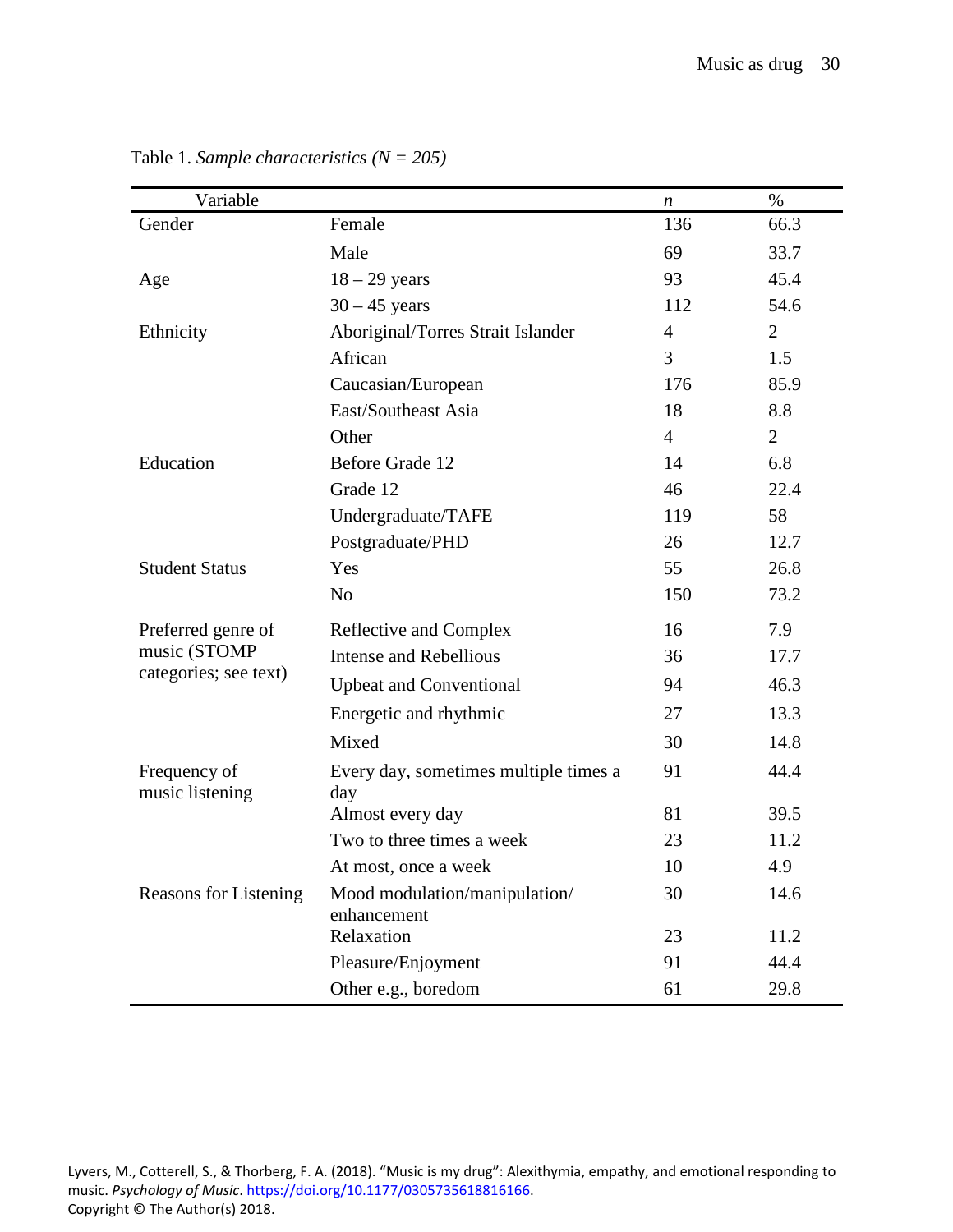# Table 2

*Intercorrelations of Variables (N=205)*

| Variable       | $\boldsymbol{l}$         | $\overline{2}$ | $\mathfrak{Z}$    | $\overline{4}$ | 5         | 6         | $\boldsymbol{7}$ | $\boldsymbol{8}$ | 9        | 10       | 11       | 12  |
|----------------|--------------------------|----------------|-------------------|----------------|-----------|-----------|------------------|------------------|----------|----------|----------|-----|
| 1. Age         | $\overline{\phantom{a}}$ |                |                   |                |           |           |                  |                  |          |          |          |     |
| 2. ERM         | $-.33***$                |                |                   |                |           |           |                  |                  |          |          |          |     |
| 3. Sublimity   | $-.29***$                | .96***         | $\qquad \qquad -$ |                |           |           |                  |                  |          |          |          |     |
| 4. Vitality    | $-.30***$                | $.87***$       | $.77***$          |                |           |           |                  |                  |          |          |          |     |
| 5. Unease      | $-.28***$                | $.66***$       | $.51***$          | $.44***$       |           |           |                  |                  |          |          |          |     |
| 6. Alexithymia | $-.24**$                 | $.21**$        | $.15*$            | .10            | $.37***$  |           |                  |                  |          |          |          |     |
| 7. Empathy     | $-.08$                   | $.31***$       | $.35***$          | $.32***$       | .01       | $-.03$    |                  |                  |          |          |          |     |
| 8. Affect-Int  | $-.17*$                  | $.25***$       | $.30***$          | $.23**$        | $-.03$    | $-.11$    | $.51***$         |                  |          |          |          |     |
| 9. TIPI-E      | $-.01$                   | .11            | .12               | .12            | .02       | $-.22**$  | $-.21**$         | $.24**$          |          |          |          |     |
| 10. TIPI-A     | $.18*$                   | $-.01$         | .07               | $-.05$         | $-.21**$  | $-.34***$ | $.39***$         | $.15*$           | $-19**$  |          |          |     |
| 11. TIPI-C     | $.26***$                 | $-.15*$        | $-.10$            | $-.11$         | $-.26***$ | $-.39***$ | $-.06$           | $-.06$           | .03      | $.22**$  |          |     |
| 12. TIPI-ES    | $.21**$                  | $-.09$         | $-.05$            | $-.05$         | $-.20**$  | $-.36***$ | $-.23**$         | $-.22**$         | $.27***$ | $.25***$ | $.30***$ |     |
| 13. TIPI-O     | $-.07$                   | .05            | .12               | $.07\,$        | $-.18**$  | $-.40***$ | $.19**$          | $.34***$         | $.24**$  | $.24***$ | $.29***$ | .03 |

*Note.* ERM = emotional responding to music; Affect-Int = affect intensity; TIPI-E = extraversion; TIPI-A = agreeableness; TIPI-C = conscientiousness; TIPI-ES = emotional stability; TIPI-O = openness to experience. \*  $p < .05$ . \*\*  $p < .01$ . \*\*\*  $p < .001$ 

Lyvers, M., Cotterell, S., & Thorberg, F. A. (2018). "Music is my drug": Alexithymia, empathy, and emotional responding to music. *Psychology of Music*. [https://doi.org/10.1177/0305735618816166.](https://doi.org/10.1177/0305735618816166) Copyright © The Author(s) 2018.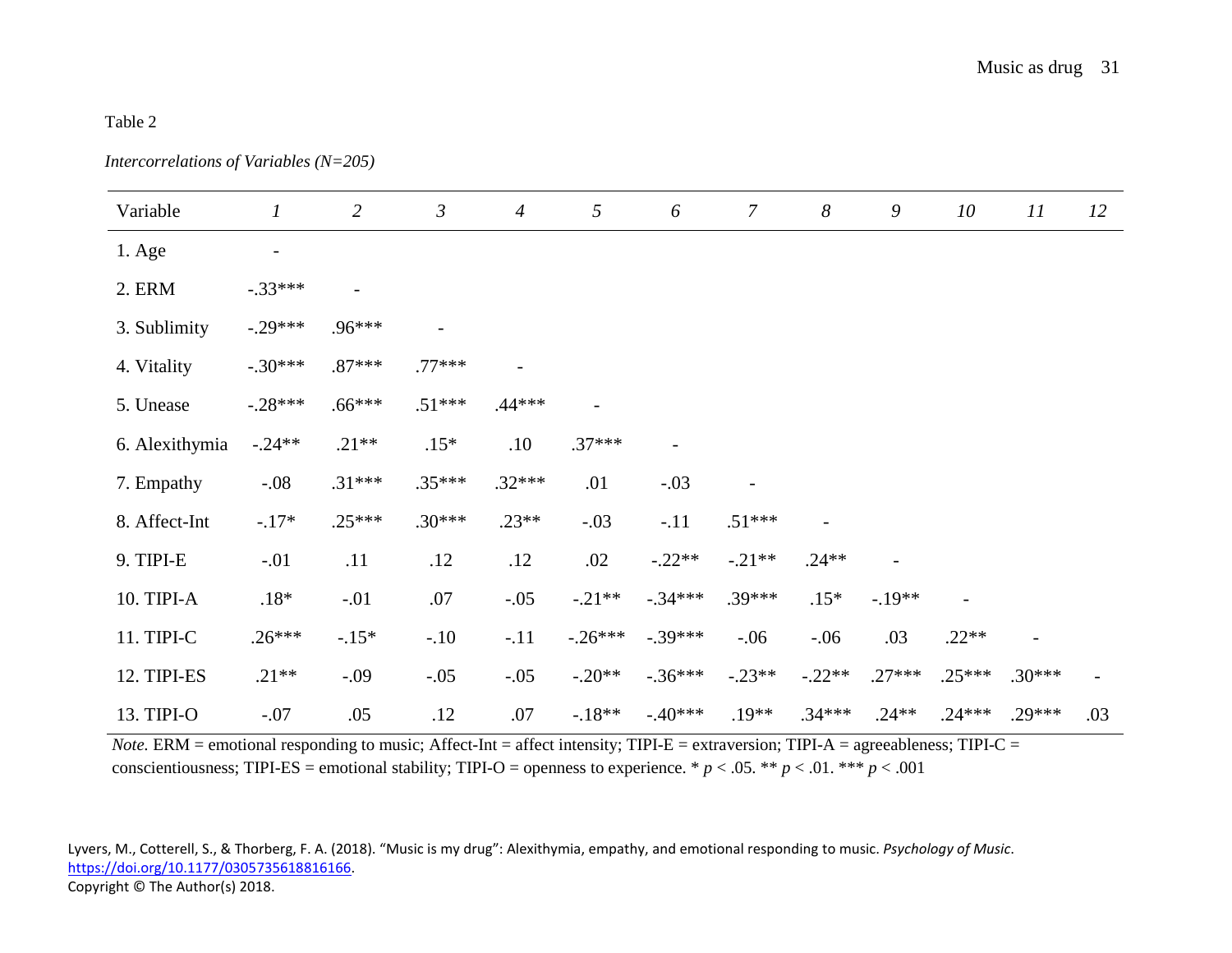| Predictor               | $\Delta R^2$ | $\beta$   | $\boldsymbol{B}$ | SEB  | 95% CI for $B$    |
|-------------------------|--------------|-----------|------------------|------|-------------------|
| Step 1                  | $.12***$     |           |                  |      |                   |
| Age                     |              | $-.34***$ | $-1.26$          | .25  | $[-1.75, -.78]$   |
| Gender                  |              | $-.10$    | $-6.39$          | 4.19 | $[-14.65, 1.87]$  |
| Step 2                  | .03          |           |                  |      |                   |
| Extraversion            |              | $.16*$    | 1.64             | .78  | [.10, 3.18]       |
| Conscientiousness       |              | $-.06$    | $-.76$           | .91  | $[-2.56, 1.04]$   |
| Agreeableness           |              | .12       | 1.65             | 1.02 | $[-.37, 3.67]$    |
| Openness                |              | $-.00$    | $-.06$           | 1.10 | $[-2.22, 2.11]$   |
| Stability               |              | $-.10$    | $-1.12$          | .90  | $[-2.90, .66]$    |
| Step 3                  | $.03*$       |           |                  |      |                   |
| <b>Affect Intensity</b> |              | $.20*$    | .61              | .24  | [.14, 1.08]       |
| Step 4                  | $.09***$     |           |                  |      |                   |
| Empathy                 |              | .40***    | .94              | .20  | [.55, 1.33]       |
| Step 5                  | $.03**$      |           |                  |      |                   |
| Age                     |              | $-.27***$ | $-1.00$          | .25  | $[-1.48, -0.52]$  |
| Gender                  |              | $-.19**$  | $-12.24$         | 4.05 | $[-20.23, -4.25]$ |
| Extraversion            |              | $.21**$   | 2.19             | .79  | [.64, 3.74]       |
| Empathy                 |              | $.39***$  | .92              | .19  | [.54, 1.30]       |
| Alexithymia             |              | $.23**$   | .54              | .18  | [.19, .89]        |

Table 3. *Hierarchical Multiple Regression Predicting Emotional Responding to Music*

*Note.* SE  $B =$  standard error of unstandardized coefficient;  $CI =$  confidence interval. Due to space considerations only the added variables are shown for steps 2-4, and only significant variables for step 5.  $* p < .05$ .  $** p < .01$ .  $*** p < .001$ .